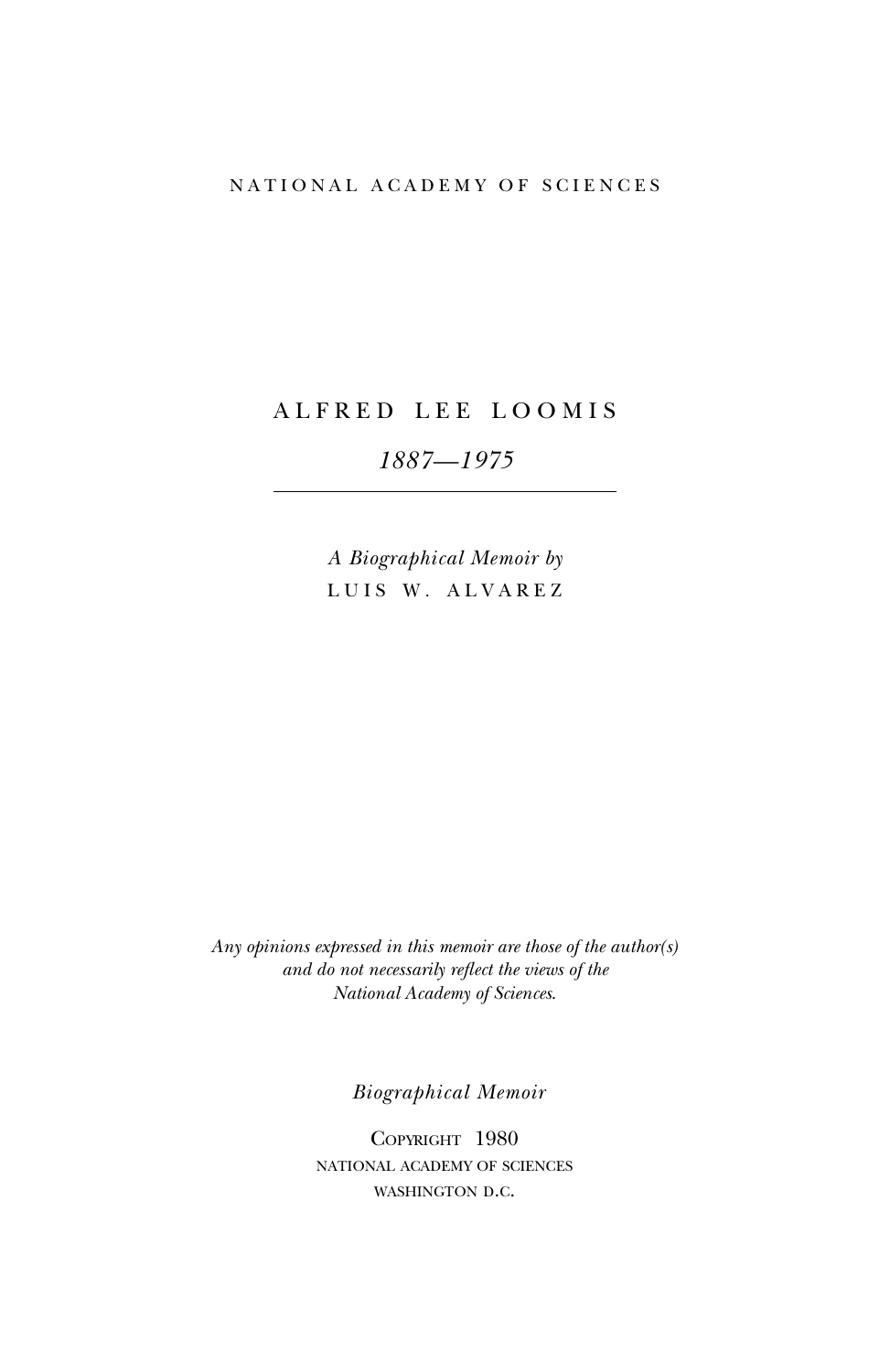

Cupid h hosurs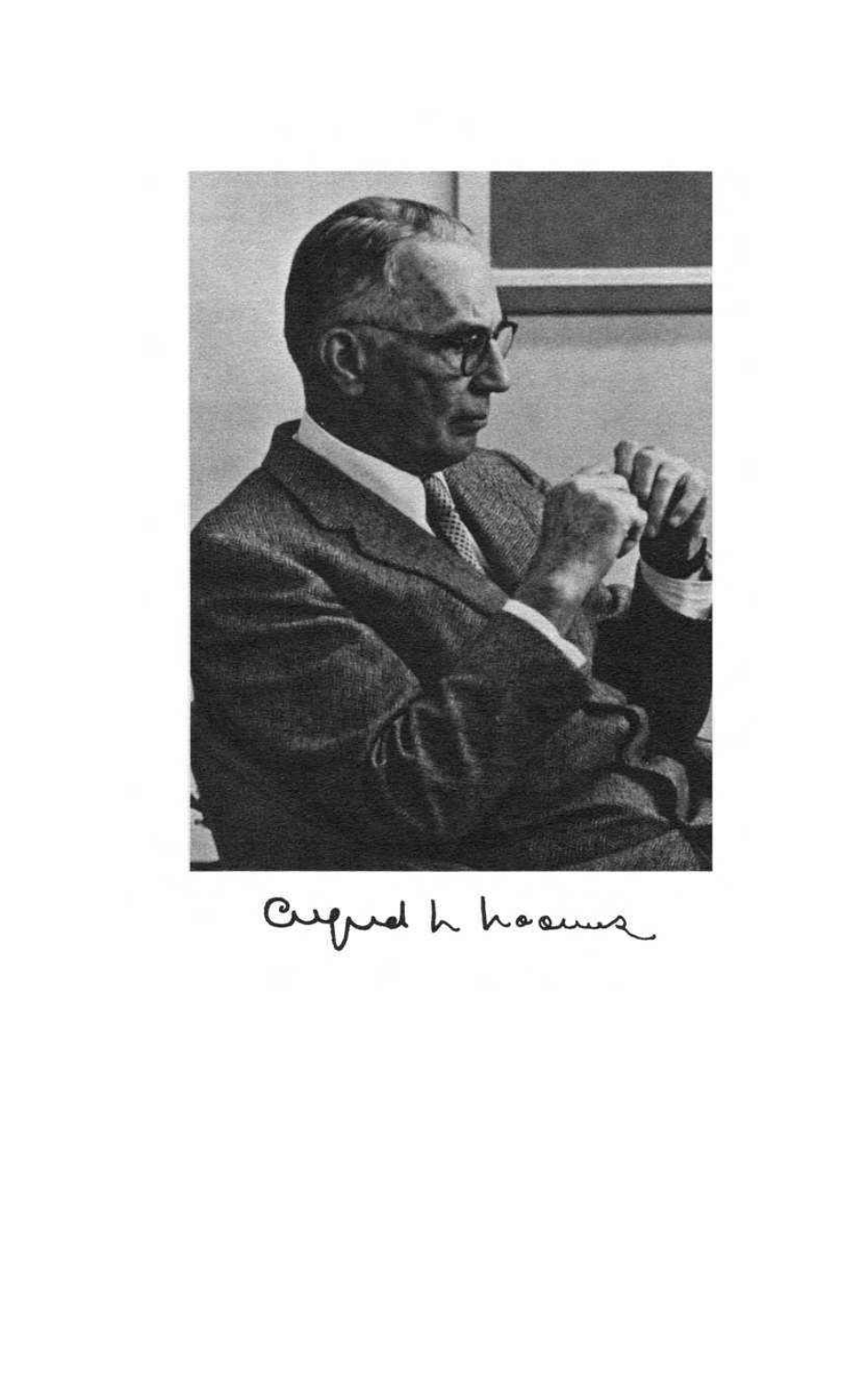# ALFRED LEE LOOMIS

*November 4, 1887-August 11, 1975*

BY LUIS W. ALVAREZ

THE BEGINNING of this century marked a profound change in the manner in which science was pursued. **L** change in the manner in which science was pursued. Before that time, most scientists were independently wealthy gentlemen who could afford to devote their lives to the search for scientific truth. The following paradigms come to mind: Lord Cavendish, Charles Darwin, Count Rumford, and Lord Rayleigh. But after the turn of the century, university scientists found it possible to earn a living teaching students, while doing research "on the side." So the true amateur has almost disappeared—Alfred Loomis may well be remembered as the last of the great amateurs of science. He had distinguished careers as a lawyer, as an Army officer, and as an investment banker before he turned his full energies to the pursuit of scientific knowledge, first in the field of physics, and later as a biologist. By any measure that can be employed, he was one of the most influential physical scientists of this century. In support of that assessment, one can note: (1) his election to this Academy when he was 53 years old, (2) his honorary degrees from prestigious universities, (3) his crucial wartime role as director of all NDRC-OSRD radar research in World War II, and (4) his exceedingly close personal relationships with many of the leaders of American science and government in the mid-twentieth century.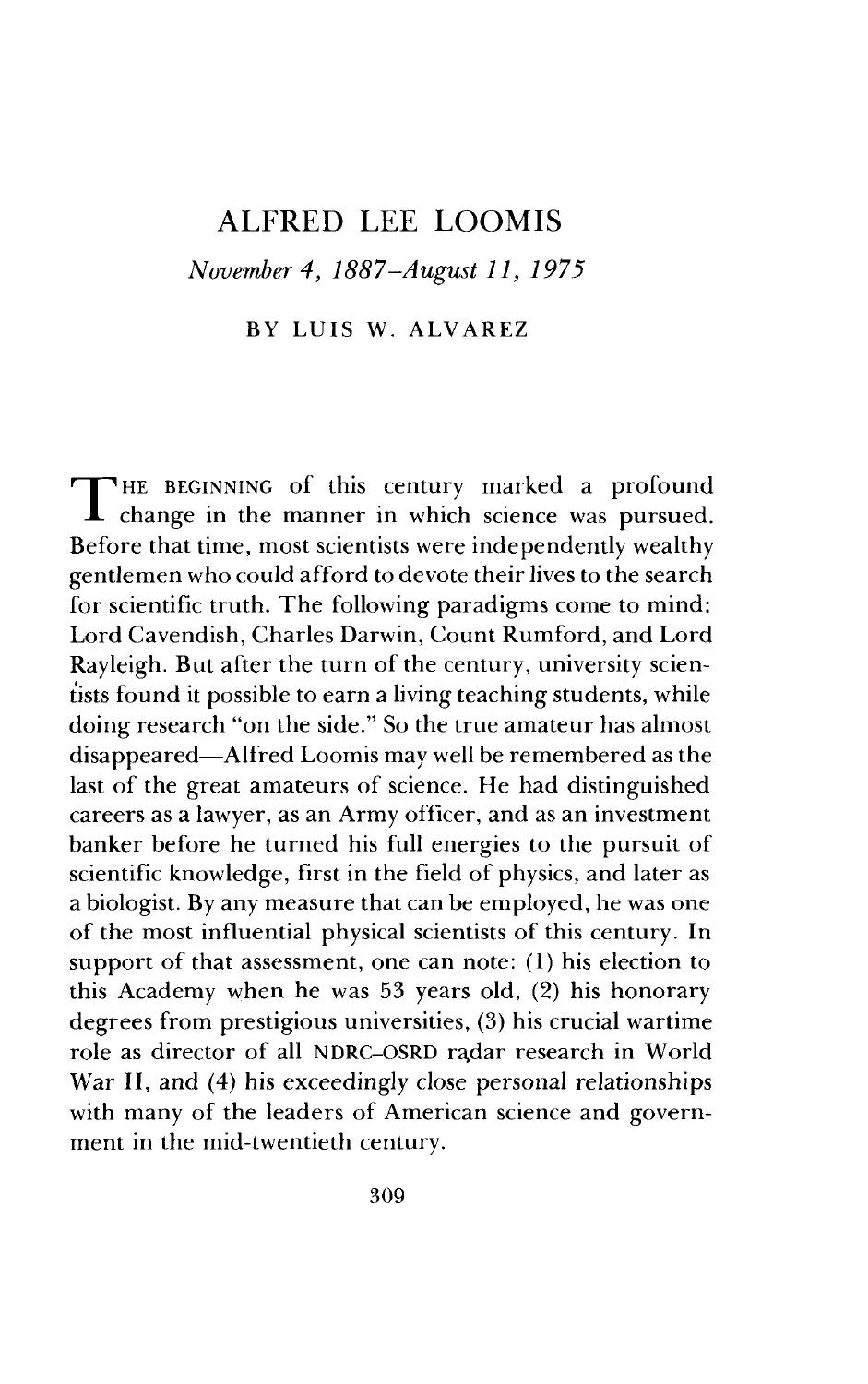With that brief introduction to the remarkable career of Alfred L. Loomis, we will now examine the man himself, to find, as one might expect, that he was indeed as extraordinary as his unique accomplishments would suggest.

He was born in New York City on November 4, 1887. His father was Dr. Henry Patterson Loomis, a well-known physician and professor of clinical medicine at New York and Cornell medical colleges. His grandfather, for whom he was named, was the great nineteenth century tuberculosis specialist whose work was commemorated in the naming of the Loomis Laboratory at Cornell Medical College, and the Loomis Sanatorium at Liberty, New York. His maternal uncle was also a physician, as well as the father of Alfred Loomis' favorite cousin, Henry L. Stimson, who was Secretary of State under Herbert Hoover, and Secretary of War throughout World War II.

From Alfred Loomis' educational background, one would correctly judge that he came from a prosperous, but not exceedingly wealthy family. He attended St. Matthew's Military Academy in Tarrytown, New York from the age of nine until he entered Andover at thirteen. His early interests were chess and magic; in both fields, he attained near professional status. He was a child prodigy in chess, and could play two simultaneous blindfold games. He was an expert card and coin manipulator, and he also possessed a collection of magic apparatus of the kind used by stage magicians. On one of the family summer trips to Europe, young Alfred spent most of his money on a large box filled to the brim with folded paper flowers, each of which would spring into shape when released from a confined hiding place. His unhappiest moment came when a customs inspector, noting the protective manner in which the box was being held, insisted that it be opened—over the strong protests of its owner. It took a whole afternoon to retrieve all the flowers.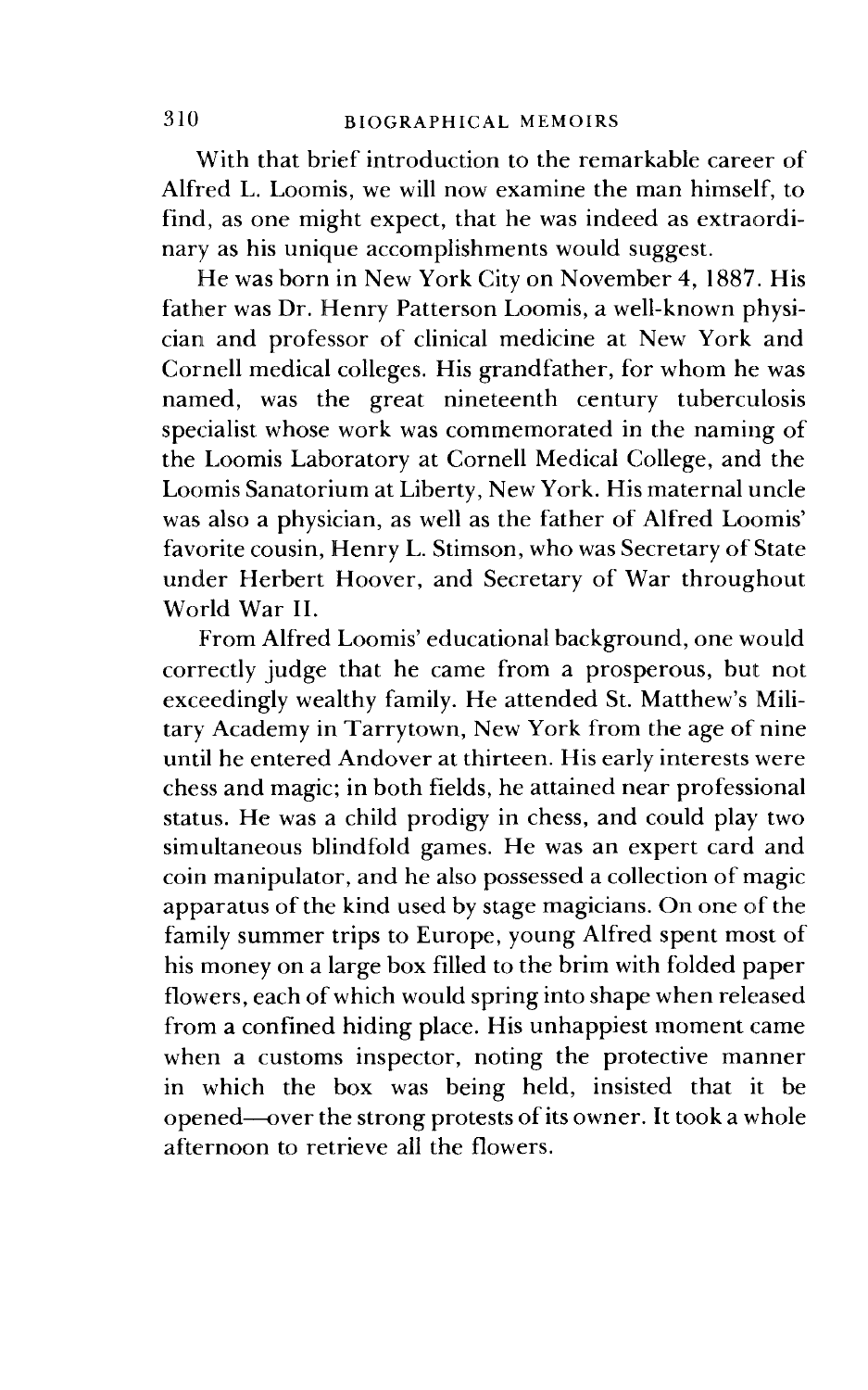The story of the paper flowers is included in this biographical memoir because it is the only story of Alfred's childhood I can remember hearing from him. (Since all his friends called him Alfred, and since the story of his life is for his friends in the Academy, I will refer to him most often as Alfred. Those who knew him less well called him Dr. Loomis.) In the thirty-five years during which I knew him rather intimately, I never heard him mention the game of chess, and his homes contained not a single visible chessboard or set. (When I checked this point recently with Mrs. Loomis, she wrote, "Alfred kept a small chess set in a drawer by his chair and would use it, on and off, to relax from other intellectual pursuits. He preferred solving chess problems or inventing new ones to playing games with other people.")

He loved all intellectual challenges and most particularly, mathematical puzzles. He made a serious attempt to learn the Japanese game of Go, so that he could share more fully in the life of his son Farney, who was one of the best Go players in the United States. But his chess background wasn't transferable to the quite different intricacies of Go, and he had to be content to collaborate with his son in their researches on the physiology of hydra. As he grew older, his manual dexterity lessened, but he still enjoyed showing his sleight of hand tricks to the children of his friends and to his grandchildren—but never to adults.

It was characteristic of Alfred that he lived in the present, and not in the past the way so many members of his generation do. On the very few occasions when he shared one of the many closed chapters of his life with me, I was enchanted by what he had to say about the captains of industry and the defenders of the America's Cup, who were many years ago his most intimate friends. He apparently felt it would sound as though he were bragging if he alluded to the great power he once wielded in the financial world when in the company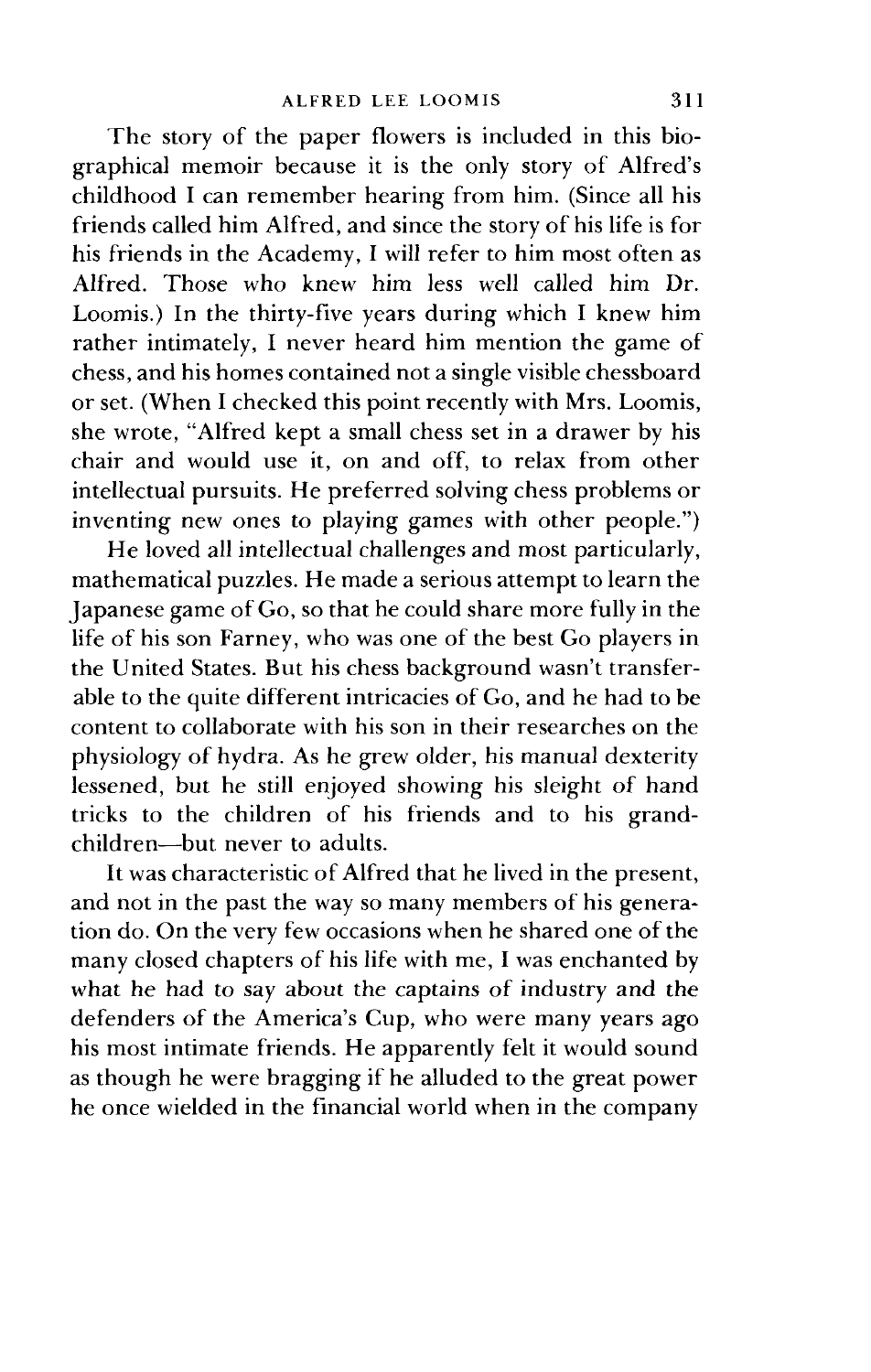of a university professor. In 1940, I casually asked him what he thought of Wendell Willkie, the Republican presidential candidate, and he said, "I guess I'll have to say I approve of him because I appointed him head of Commonwealth and Southern." Alfred was the major stockholder of that utility, so there was certainly an element of truth in his flip and very uncharacteristic remark. He was immediately and obviously embarrassed by what he had said, and it would be another twenty years before he made another reference to his financial career in my presence.

Alfred entered Yale in 1905, where he excelled in mathematics, but he was not interested enough in the formalities of science to enter Sheffield Scientific School. He took the standard gentlemen's courses in liberal arts, and without giving much thought to his career, felt he would probably engage in some kind of scientific work after he graduated. But one afternoon, a close friend came to him for advice on choosing a career. Alfred strongly urged him to go to law school, pointing out that a broad knowledge of the law was a wonderful springboard to a variety of careers; in addition to formal legal work, a lawyer was well prepared for careers in business, politics, or government administration. Alfred was so impressed by the arguments he marshaled for his friend that he enrolled in Harvard Law School. He never regretted that decision, because it gave him a breadth of vision that he applied to many fields.

In his senior year at Yale, he was secretary of his class, but he had the time and the financial resources to pursue his life-long hobby of "gadgeteering." His extracurricular activities involved technical matters such as the building of gliders, model airplanes, and radio-controlled automobiles. He was fascinated by artillery weapons, and we shall learn that the great store of information he accumulated in that field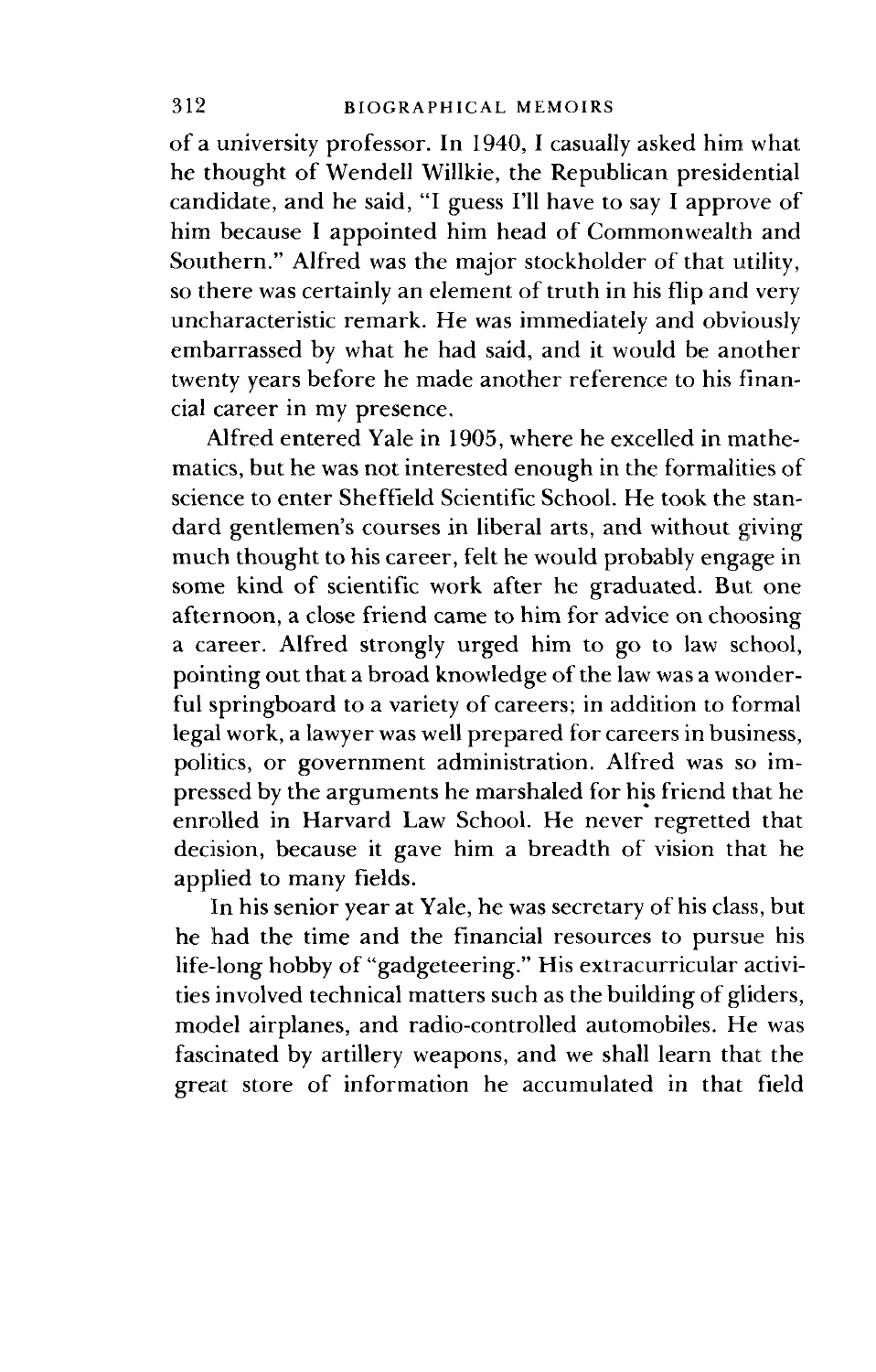played a crucial role in changing the major focus in his life from business to the world of science. A glider he built and tested from the dunes near his summer home at East Hampton stayed in the air several minutes. It was obvious to his friends that he was distinguished by a wide-ranging mind and the ability to "learn all about" a completely new field in a remarkably short time through independent reading. That facet of his personality and intellect was the most immutable throughout his life—a life that would be characterized by periodic and major changes of interest.

Alfred's decision to become a lawyer was certainly influenced by his cousin, Henry Stimson, in whose firm of Winthrop and Stimson he was assured a law clerkship. But after his distinguished performance at Harvard Law School, where he was in the "top ten," helped edit the *Harvard Law Review,* and graduated cum laude in 1912, he would have been welcomed in any New York law firm. As one would guess from his later interests, he specialized in corporate law and its financial aspects.

By 1915, he was a member of the firm, and married to the former Ellen Farnsworth of Dedham, Massachusetts. They lived in Tuxedo Park and raised three fine sons, each of whom shared one or more of his father's major interests. Alfred's ideas on child rearing were unorthodox, but very successful. He thought that his sons should learn at an early age to manage all their own affairs, so he gave each of them a large sum of money at age fourteen, with no controls whatsoever. Each one planned his own education, and decided what hobbies to pursue, after much consultation with, but no veto power from, Alfred. The oldest son, Lee (Alfred Lee Loomis, Jr.), is a successful financier and famous deep sea sailor. The second son, the late Farney (William Farnsworth Loomis), was a physician and later Professor of Biochemistry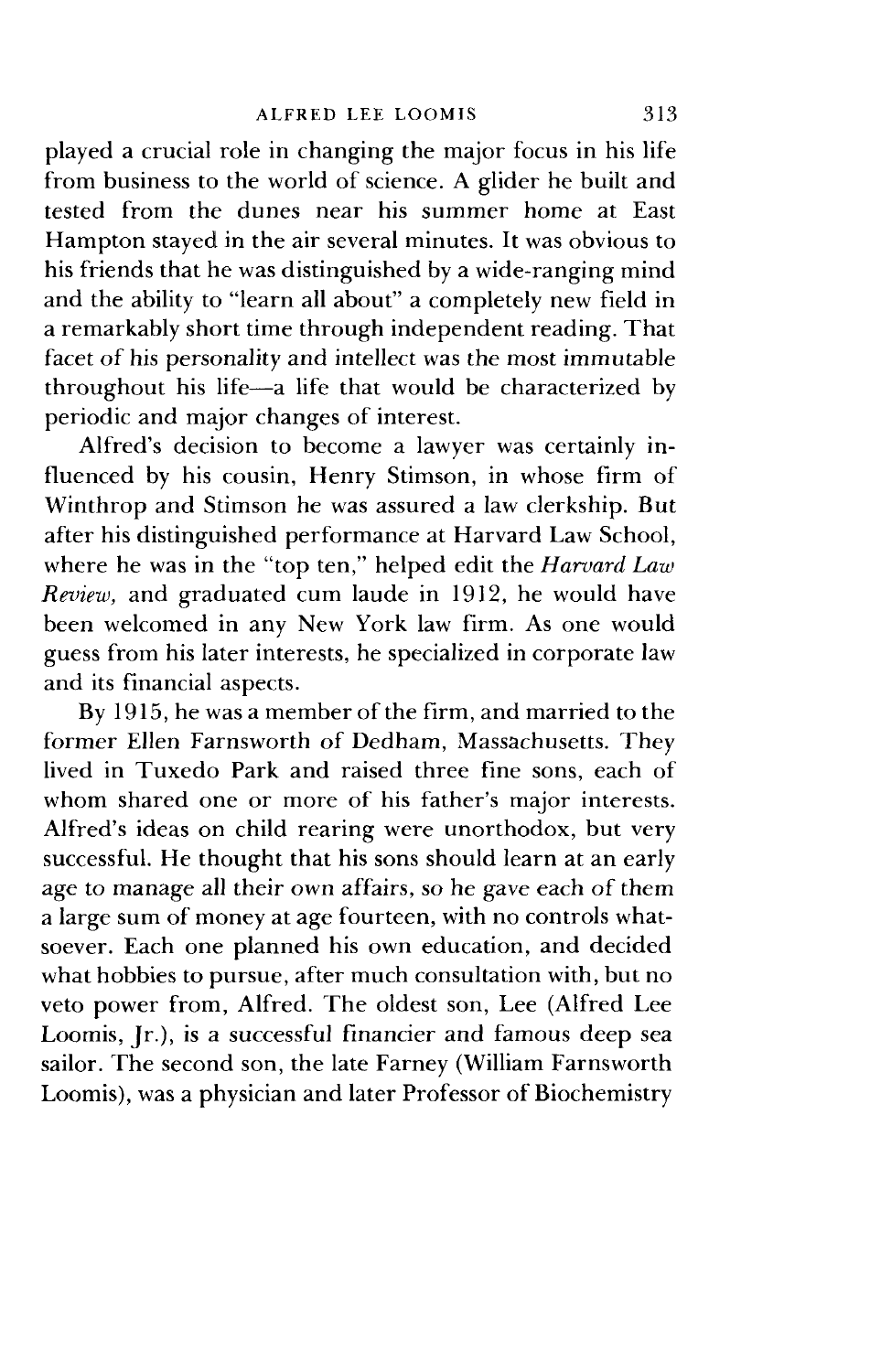at Brandeis University. He was a Himalayan climber, pilot, and as an OSS doctor, parachuted into China beyond Japanese lines in World War II. The third son is Henry, a radar officer in World War II who gave up a career in physics for one in public service administration. He was assistant to the President of MIT, later Director of the Voice of America, and is now President of the Corporation for Public Broadcasting.

Alfred's career as a young corporation lawyer was interrupted by World War I. When he joined the Army, his fellow officers were surprised to learn that he knew much more about modern field artillery than anyone they had ever met. He had made good use of the special communication channels available to Wall Street lawyers, and had accumulated a vast store of up-to-the-minute data on the latest ordnance equipment available to the warring European powers. His expertise in such matters led to his assignment to the Aberdeen Proving Grounds, and before long, he was put in charge of experimental research on exterior ballistics, with the rank of major. At Aberdeen, he was thrown into daily contact with some of the best physicists and astronomers of this country, and he and they benefited from each other's talents.

In those days, before photoelectric cells and radar sets came to the aid of exterior ballasticians, there was no convenient way to measure the velocity of shells fired from large guns. Alfred invented the Aberdeen Chronograph, which satisfied that need for many years after its invention. It is hard for someone like me, who came into a scene long after an ingenious device had been invented, and later supplanted, to appreciate what made that device so special. But the fact that Alfred singled out the Aberdeen Chronograph for mention in his entries in *Who's Who* and *American Men and Women of Science,* and mentioned it on a number of occasions in conversations with me, makes me believe that it must have been a remarkably successful and important invention.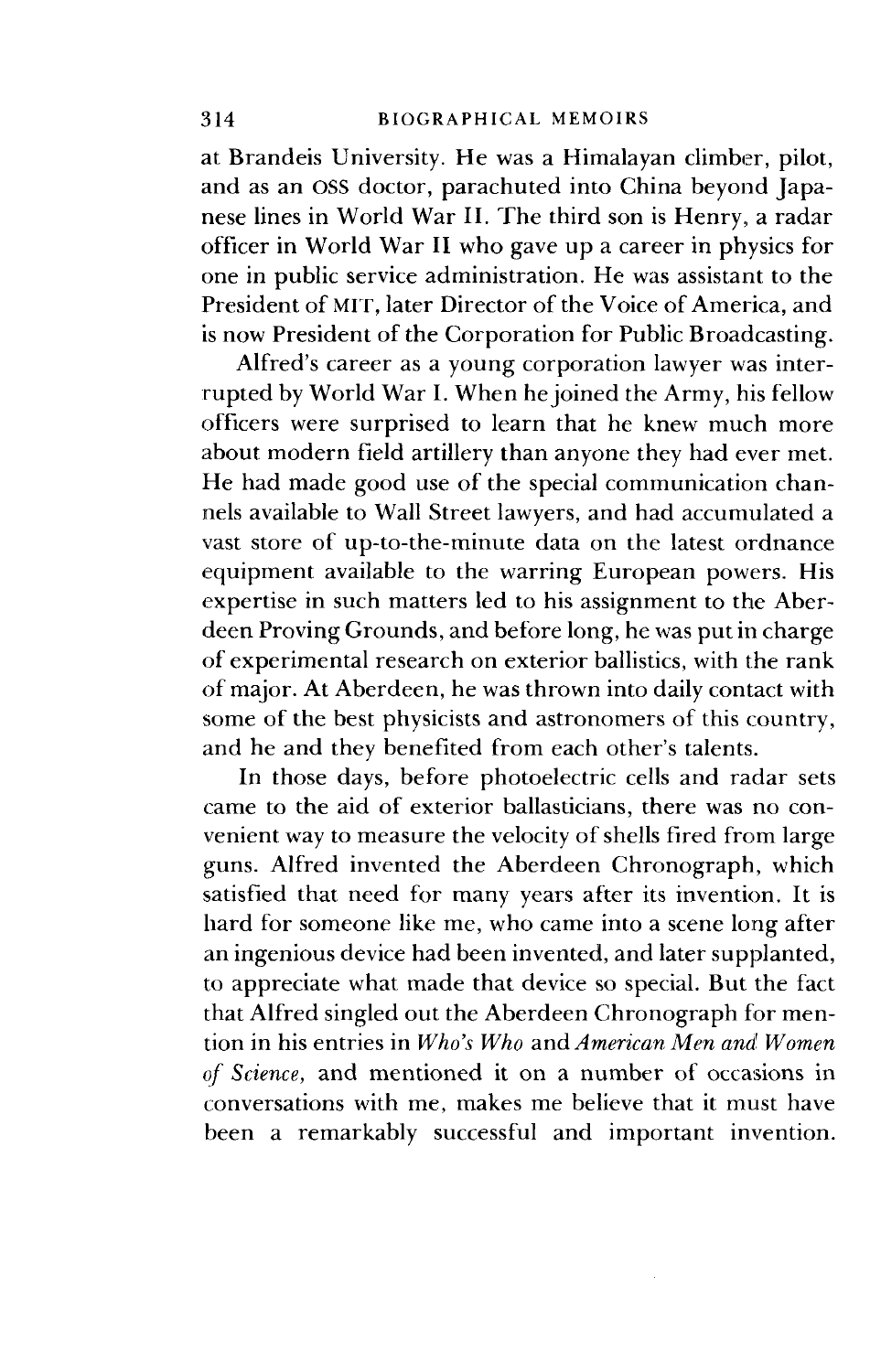Alfred set such high standards for his own performance that no other interpretation of the value of the Aberdeen Chronograph would be consistent with his pride in it.

One of the friends Alfred made at Aberdeen was R. W. Wood, who was considered by many to be the most brilliant American experimental physicist then alive. They had known each other casually from the circumstance that each of their families had summer homes at East Hampton, on Long Island. But at Aberdeen, they initiated a symbiotic relationship that lasted many years. Wood became, in effect, Alfred's private tutor, and Alfred responded by becoming Wood's scientific patron. The following paragraphs from Wood's biography, including some direct quotations from R. W. Wood, tell of this relationship better than anyone of the present era could.

It was a consequence of Wood's scientific zest and social strenuousness that fate brought him, about this time, the facilities of a great private laboratory backed by a great private fortune. He had met Alfred Loomis during the war at the Aberdeen Proving Grounds, and later they became neighbors on Long Island. Loomis was a multimillionaire New York banker whose lifelong hobby had been physics and chemistry. Loomis was an *amateur* in the original French sense of the word, for which there is no English equivalent. During the war, he had invented the "Loomis Chronograph" for measuring the velocity of shells. Their friendship, resulting in the equipment of a princely private laboratory at Tuxedo Park, was a grand thing for them both.

A happy collaboration began, which came to its full flower in 1924. Here is Wood's story of what happened.

"Loomis was visiting his aunts at East Hampton and called on me one afternoon, while I was at work with something or other in my barn laboratory. We had a long talk and swapped stories of what we had seen or heard of 'science in warfare.' Then we got onto the subject of postwar research, and after that he was in the habit of dropping in for a talk almost every afternoon, evidently finding the atmosphere of the old barn more interesting if less refreshing than that of the beach and the country club.

"One day he suggested that if I contemplated any research we might do together which required more money than the budget of the Physics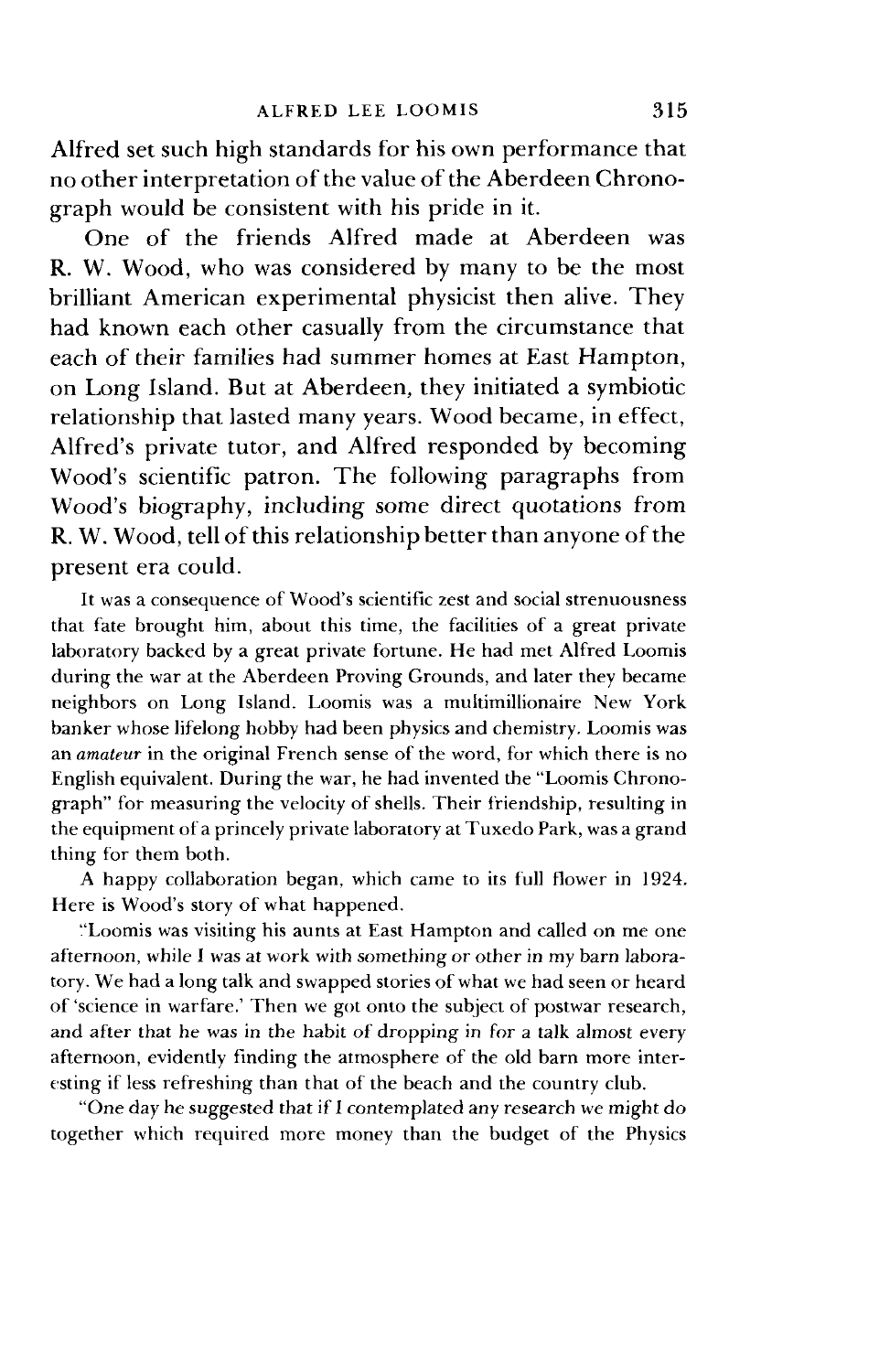Department could supply, he would like to underwrite it. I told him about Langevin's experiments with supersonics\* during the war and the killing of fish at the Toulon Arsenal. It offered a wide field for research in physics, chemistry, and biology, as Langevin had studied only the high-frequency waves as a means of submarine detection. Loomis was enthusiastic, and we made a trip to the research laboratory of General Electric to discuss it with Whitney and Hull.

"The resulting apparatus was built at Schenectady and installed at first in a large room in Loomis' garage at Tuxedo Park, New York, where we worked together, killing fish and mice, and trying to find out whether the waves destroyed tissue or acted on the nerves or what.

"As the scope of the work expanded we were pressed for room in the garage and Mr. Loomis purchased the Spencer Trask house, a huge stone mansion with a tower, like an English country house, perched on the summit of one of the foothills of the Ramapo Mountains in Tuxedo Park. This he transformed into a private laboratory deluxe, with rooms for guests or collaborators, a complete machine shop with mechanic and a dozen or more research rooms large and small. I moved my forty-foot spectrograph from East Hampton and installed it in the basement of the laboratory so that I could continue my spectroscopic work in a better environment . . ."

Loomis, who was anxious to meet some of the celebrated European physicists and visit their laboratories, asked Wood to go abroad with him. They made two trips together, one in the summer of 1926, the other in 1928....<sup>†</sup>

After World War I, Alfred formed a lifelong business partnership with Landon K. Thorne, his sister Julia's husband. In the thirty-five years I was so personally close to Alfred, I met Landon Thorne on only two occasions. Alfred kept his business friends and his scientific friends quite separate. For a long time, he apparently reasoned that while his broad range of interests made both groups exceedingly interesting to him, the two disparate groups might not feel about

\* At the present time, the word "supersonic" is reserved for the characterization of objects that move faster than the velocity of sound. The subject pioneered by Langevin, Loomis and Wood—sound waves with frequencies above the audible range—is now called "ultrasonics."

tWilliam B. Seabrook, *Dr. Wood, Modern Wizard of the Laboratory* (New York: Harcourt, Brace and Company, 1941), pp. 213-17.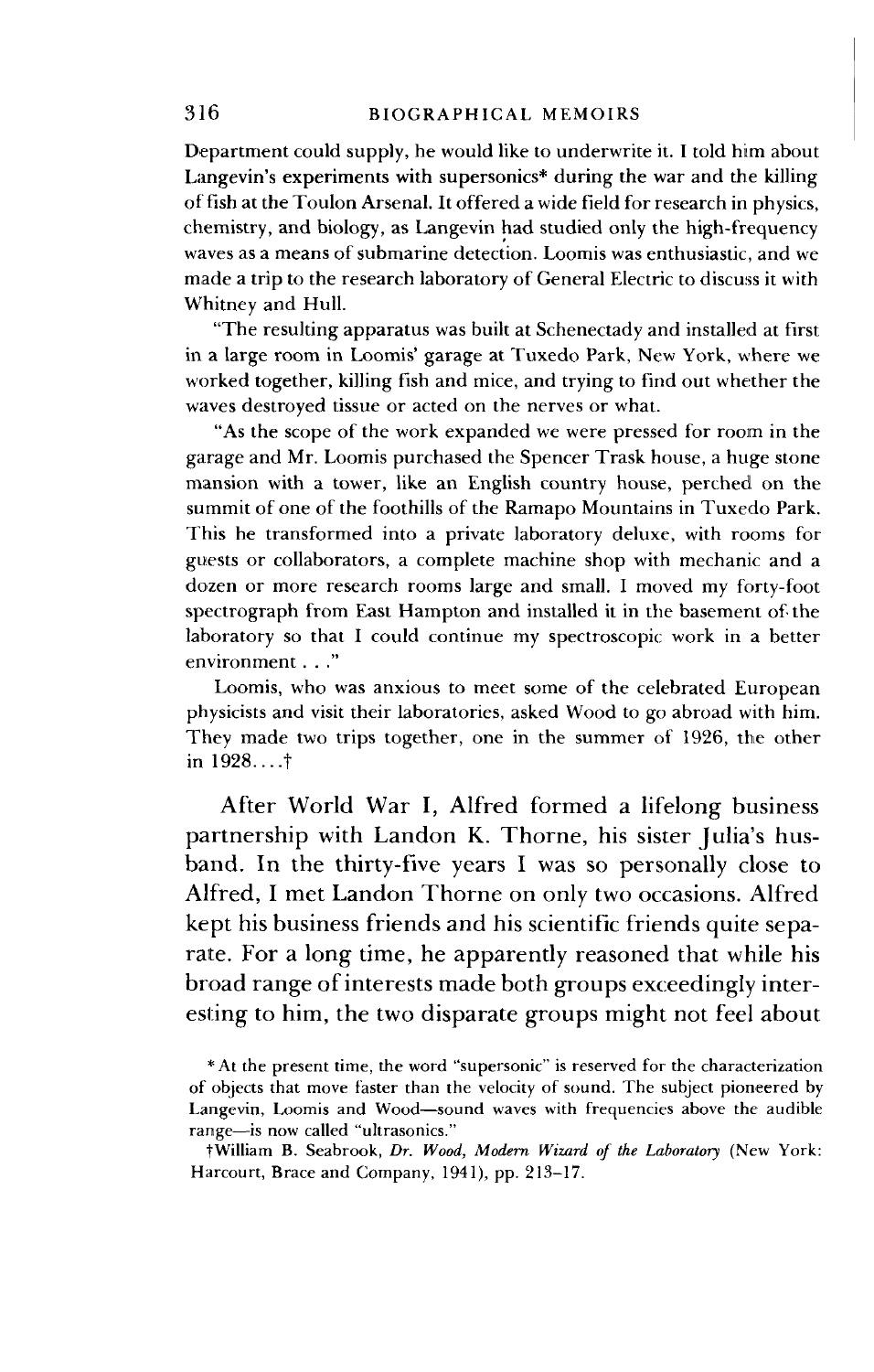each other as he did about them. So Alfred had many business friends about whom I have heard in the greatest detail, but never met. As he grew older, Alfred's personal ties to the scientific world became the dominant ones, and I find that his last entry in *Who's Who in America* lists his occupation simply as "Physicist."

Alfred was proud of the fact that he and Landon Thorne were in many kinds of business deals, and in every one of them, they were equal partners. First of all, they had equal shares in the very profitable Bonbright and Co., the investment banking firm of which Landon was the president, and Alfred the vice-president. This firm was instrumental in putting together and financing many of the largest public utilities in the country.

The two partners also built a very innovative racing sloop of the J-class, which they hoped would win the right to race against Sir Thomas Lipton in one of his periodic attempts to capture the America's Cup from the New York Yacht Club. To cut down on wind resistance, the partners arranged to have most of the crew below decks at all times, working levers in the fashion of galley slaves, rather than hauling on wet lines on the deck. With the help of the MIT Naval Architecture Department, they did a thorough study of hull shapes, and there were several changes in the location of the mast—made of strongest and lightest aluminum alloy—during the test program. But in spite of all these efforts, *Whirlwind* wasn't a success. Perhaps the best indicator of Alfred Loomis' financial state at that time is that J-boats were then almost always built by "syndicates" of wealthy men such as the Vanderbilts. But in order to have complete control of their J-boat, Alfred and Landon paid for the whole project, 50-50 as always. After World War II, J-boats became too expensive even for syndicates of rich men, so the America's Cup races are now sailed in the smaller "12-meter" boats.

Another of Alfred and Landon's partnerships was the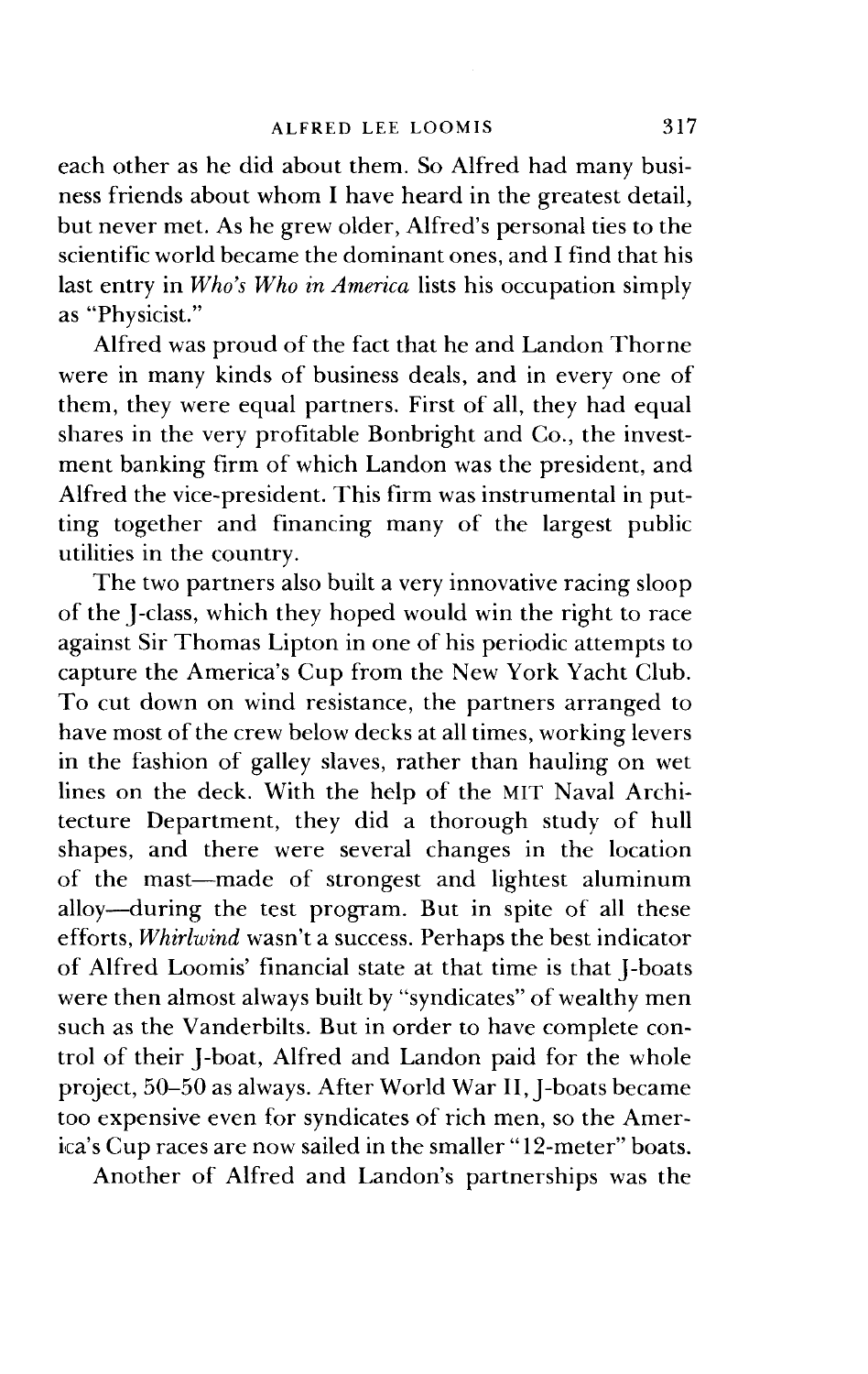ownership of Hilton Head, an island off the coast of South Carolina. Hilton Head is now a famous resort area, with luxurious hotels and golf courses. But when Alfred and Landon owned it, it was completely rustic. They used it only for riding and hunting, and invited their friends to share the beauties of the place with them. They also owned a large oceangoing steam yacht, which they donated to the Navy at the start of World War II. I can count on the fingers of one hand the number of times I've seen Alfred's name in the public press—he believed that the ideal life was one of "prosperous anonymity." The first time I saw Alfred's name in print was when *Time* identified him as a "dollar-a-yacht man," one of several who had given their yachts to the Navy in return for a dollar. Recently, I've found in the library two old articles about Alfred. The first was a popular article on the unusual J-boat and its owners. The second was an article in the very first issue of *Fortune* concerning Wall Street firms, and telling of the great success of Bonbright and Co., its well-known president, Landon Thorne, and its shadowy and brilliant vice-president, Alfred Loomis, who kept in the background and planned their financial coups. According to the article, "Bonbright . . . rose in the twenties from near bankruptcy to a status as the leading U.S. investment-banking house specializing in public-utility securities."

Another joint endeavor was the Thorne-Loomis Foundation which sent ten boys at a time (2,000 in all) on six-week tours of industrial plants in special trucks, designed by Alfred.

When the *Fortune* article appeared, Alfred was leading a double life; his days were spent on Wall Street, but his evenings and weekends were devoted to his hilltop laboratory in the huge stone castle in Tuxedo Park. The laboratory was abandoned in November 1940, so those who worked in it could join the newly established MIT Radiation Laboratory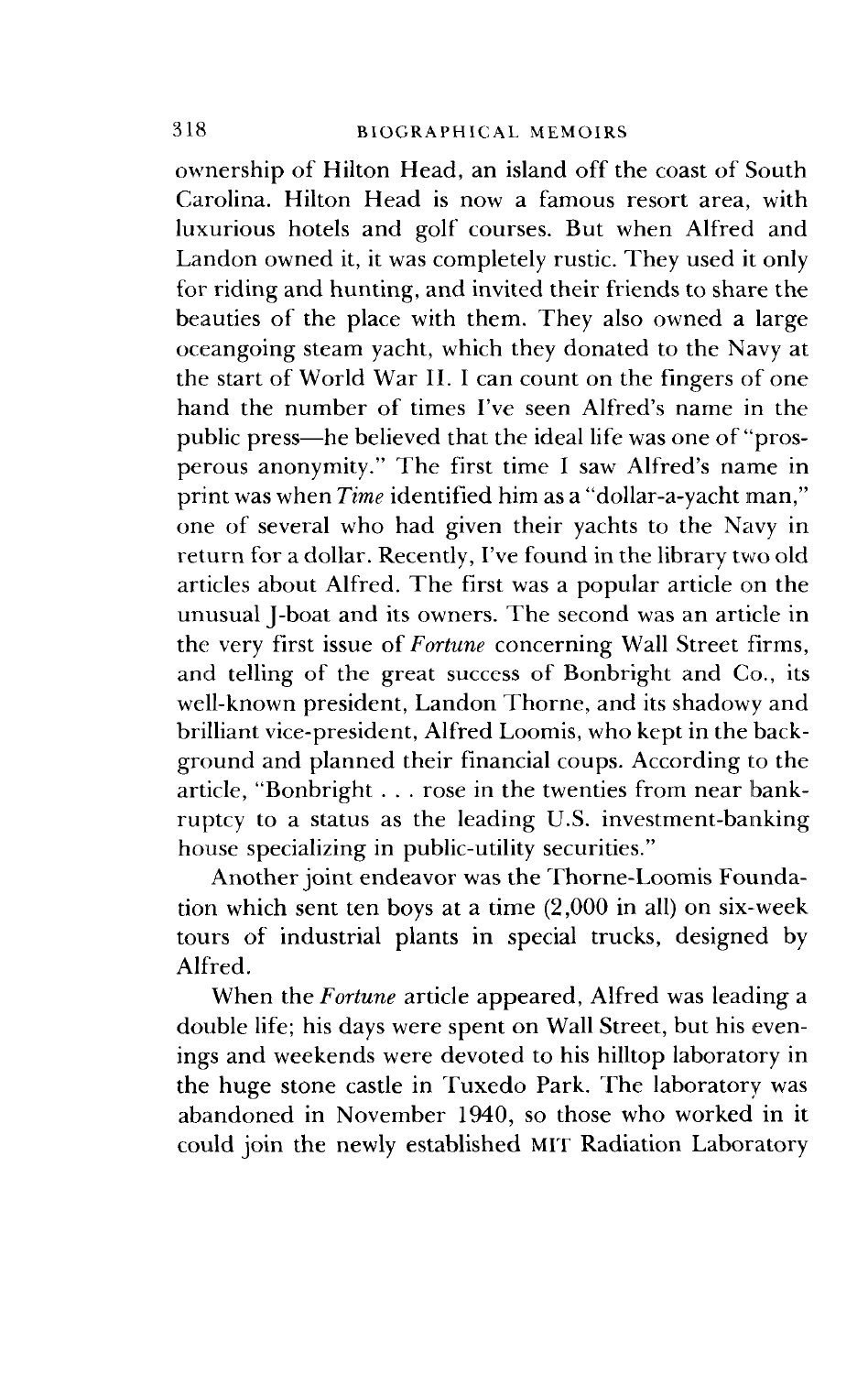which Alfred was instrumental in founding, and which reported directly to him, in his wartime role as head of the NDRC's Radar Division. I arrived at MIT at the same time, so I learned much about the Tuxedo Park laboratory from the young scientists and engineers who worked there throughout the year, and from the former laboratory manager, P. H. Miller. The following account of a laboratory I never visited is based on those recollections, and on stories I heard from older physicists who had been Alfred's guests during summers at Tuxedo, and finally on the countless reminiscences of Alfred and other members of his family.

Because of the strong influence of R. W. Wood, the laboratory concentrated at first on problems that interested him. As the quotations from his biography tell, the first major work was in ultrasonics. Loomis and Wood are still mentioned in the introductory chapters of textbooks on ultrasonics and sometimes referred to as the "fathers of ultrasonics." The field has grown enormously since they did their pioneering work, and it now has practical applications in industrial cleaning, emulsifying, and most recently in medical imaging, in place of X-rays when the required moving pictures would involve excessive radiation doses. Imaging ultrasonic scanners are now in common use to watch the motion of heart valves, to observe fetuses, and at the highest frequencies, they serve as high resolution microscopes.

A bound volume of the "Loomis Laboratory Publications" (1927-1937) includes reprints of sixty-six scientific papers, of which twenty-one were on ultrasonics; Alfred was a co-author of the first four, and of four later ones. The first is the classic 1927 paper by Wood and Loomis, some of whose results were described by R. W. Wood in the quotation above.

The laboratory was well equipped for work in Wood's specialty of optical spectroscopy. Ten papers in this field came from the laboratory, including one by Alfred and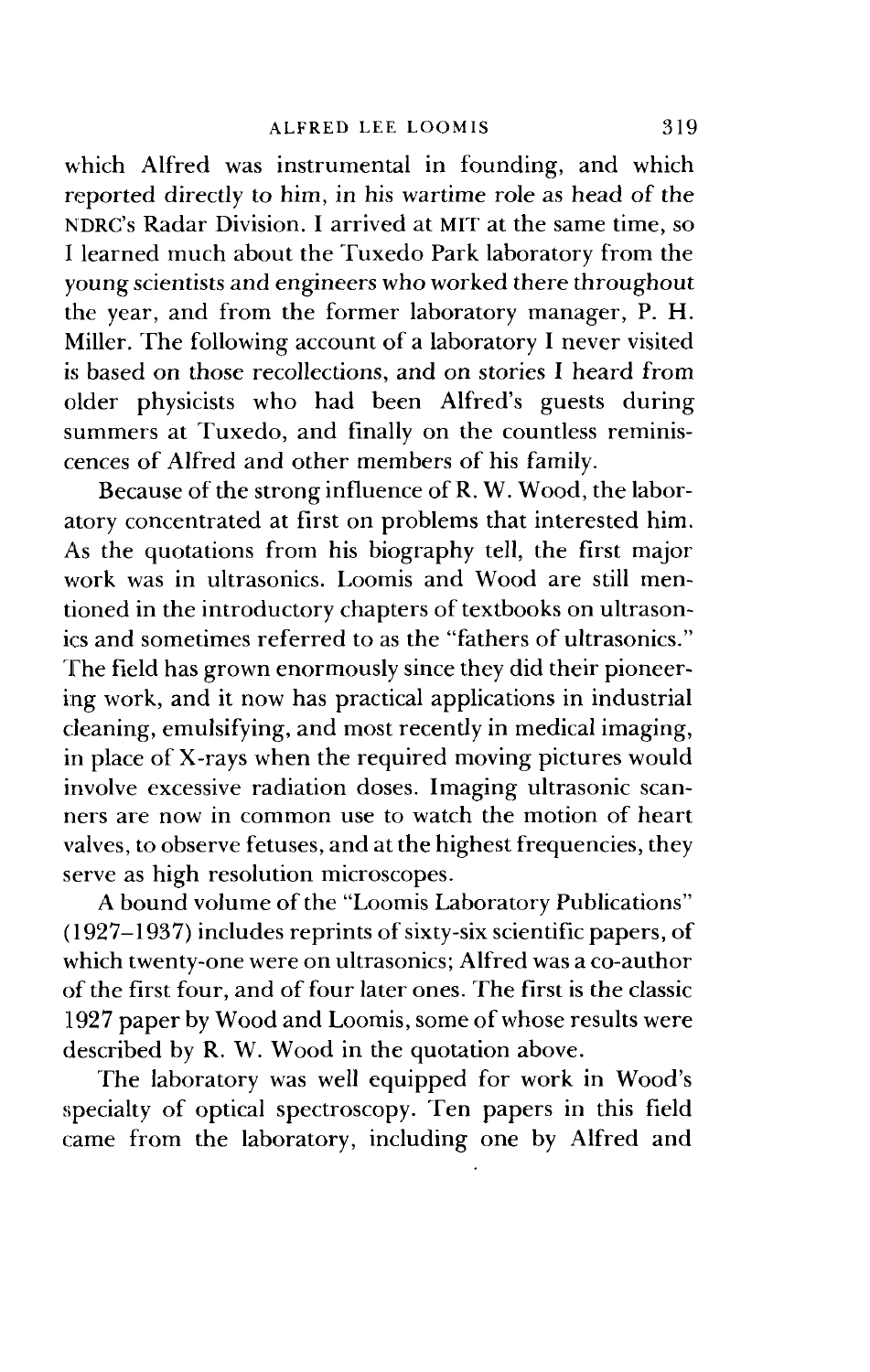George B. Kistiakowsky entitled "A Large Grating Spectrograph," which illustrates Alfred's talents as an innovative designer of precision mechanical devices. None of the spectroscopic papers bears Alfred's name; it wasn't in his nature to publish in a mature field. Although Alfred admired those who could do the involved spectroscopic analyses that came from his laboratory, he preferred to do the pioneering work in some new field. His admiration for the real professionals of this era is shown by the fact that he arranged a series of conferences in honor of visiting European physicists. Guests at the conferences were transported to Tuxedo Park in a private train, and entertained in lavish style at the laboratory. The *Journal of the Franklin Institute,* in the issue of April 1928, has a sixty-five page section entitled "Papers Read at a Conference in Honor of Professor (James) Franck, at the Loomis Laboratories, Tuxedo, New York, January 6, 1928." Included are papers by J. Franck, R. W. Wood, K. T. Compton, and several others.

I have no records of the other conferences, but Alfred once showed me the guest book from the laboratory. (It had just been returned to him by his son, Farney, when the latter had closed his "Loomis Laboratory" to join the Brandeis University faculty.) The book showed the names of most of the well-known American and European physicists of the period. On some occasions, a page with many famous names would be headed by the name of the man in whose honor the group had assembled. Most often such an honored guest was a visiting European physicist, for example, Einstein, Bohr, Heisenberg, or Franck.

Alfred's main interest at that time was in accurate timekeeping. The following quotation from R. W. Wood's biography will serve to introduce that subject:

Wood's second trip abroad with Alfred Loomis was made in 1928. They called first on Sir Oliver Lodge, who presented each of them with an autographed copy of his latest book, *Evidence of Immortality. . . .*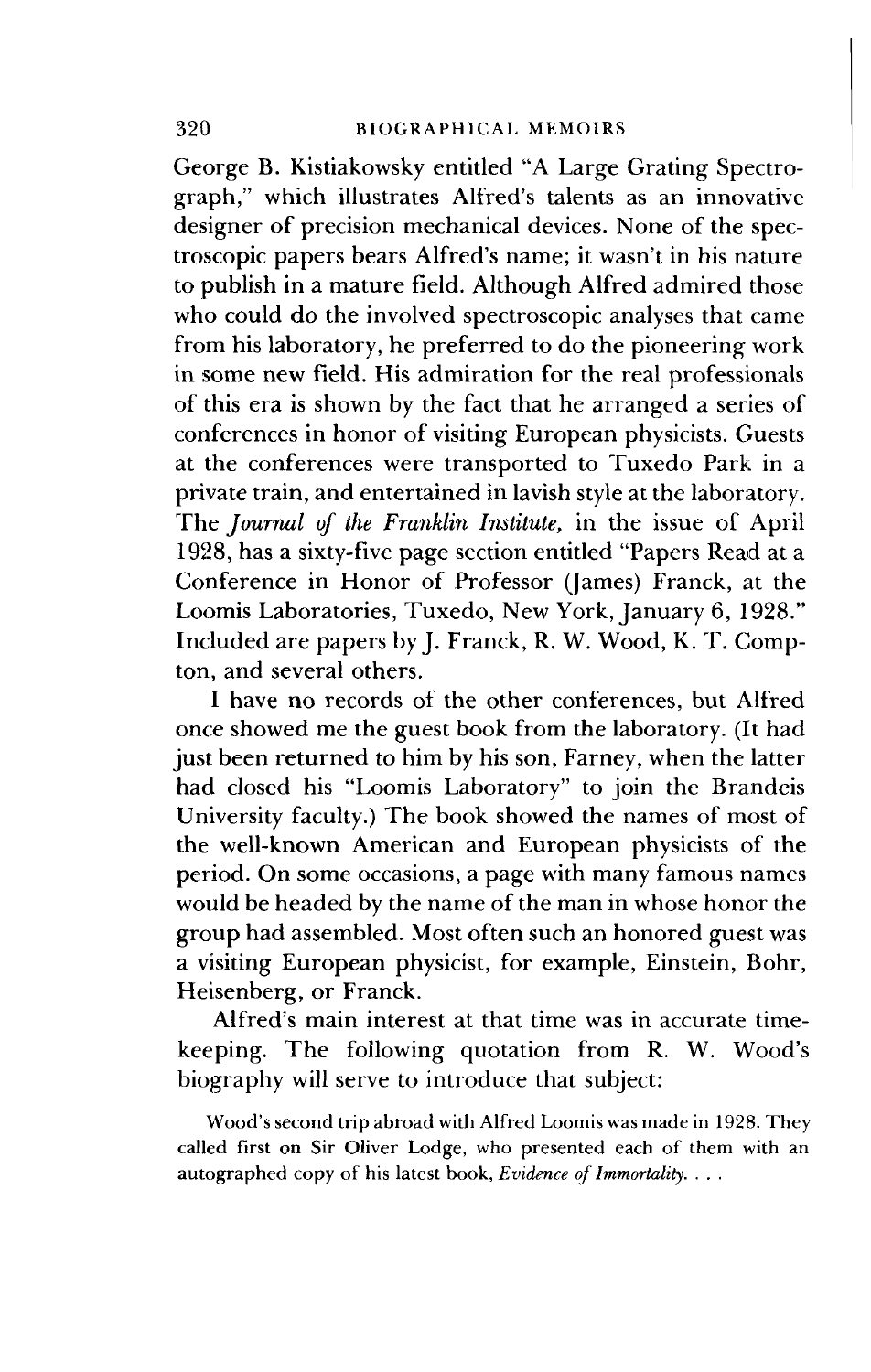One of the things Loomis hoped to obtain in England was an astronomical "Shortt clock," a new instrument for improving accuracy in measurement of time. It had a "free pendulum" swinging in a vacuum in an enormous glass cylinder—and was so expensive that only five of the big, endowed observatories yet possessed one. Says Wood:

"I took Loomis to Mr. Hoke-Jones, who made the clocks. His workshop was reached by climbing a dusty staircase, and there was little or no machinery in sight, but one of the wonderful clocks was standing in the corner, almost completed, which made the total production to date six. Mr. Loomis asked casually what the price of the clock was, and on being told that it was two hundred and forty pounds (about \$1,200), said casually, 'That's very nice. I'll take three.' Mr. Jones leaned forward, as if he had not heard, and said, 'I beg your pardon?' 'I am ordering three,' replied Mr. Loomis. 'When can you have them finished? I'll write you a check in payment for the first clock now.'

Mr. Jones, who up to then had the expression of one who thinks he is conversing with a maniac, became apologetic. 'Oh, no,' he said, 'I couldn't think of having you do that, sir. Later on, when we make the delivery, will be quite time enough.' But Loomis handed him the check nevertheless."

Back in America, they learned that Professor James Franck, Nobel prize winner, was coming over in January to give lectures at various universities. Wood suggested to Loomis that he hold a congress of physicists in his Tuxedo Park laboratory in Franck's honor. Franck accepted and the meeting was held in the library, a room of cathedral-like proportions, with stained-glass windows. Franck gave his first lecture in America there. Wood, Loomis, and others made subsequent addresses. The visiting American physicists were conducted through the laboratory and shown the supersonic and other experiments. The congress in this palace of science proved such a success that it was repeated the following year.\*

Alfred's interest in accurate timekeeping probably resulted from his seagoing background, and his fascination with the art and science of navigation. He installed the three Shortt clocks on separate brick piers that were isolated from the laboratory structure, and extended down to bedrock. He was surprised to find that the clocks beat for long times in exact synchronism, and thought at first that they were locked together by gravitational interactions between the pendula.

<sup>\*</sup> Seabrook, p. 221.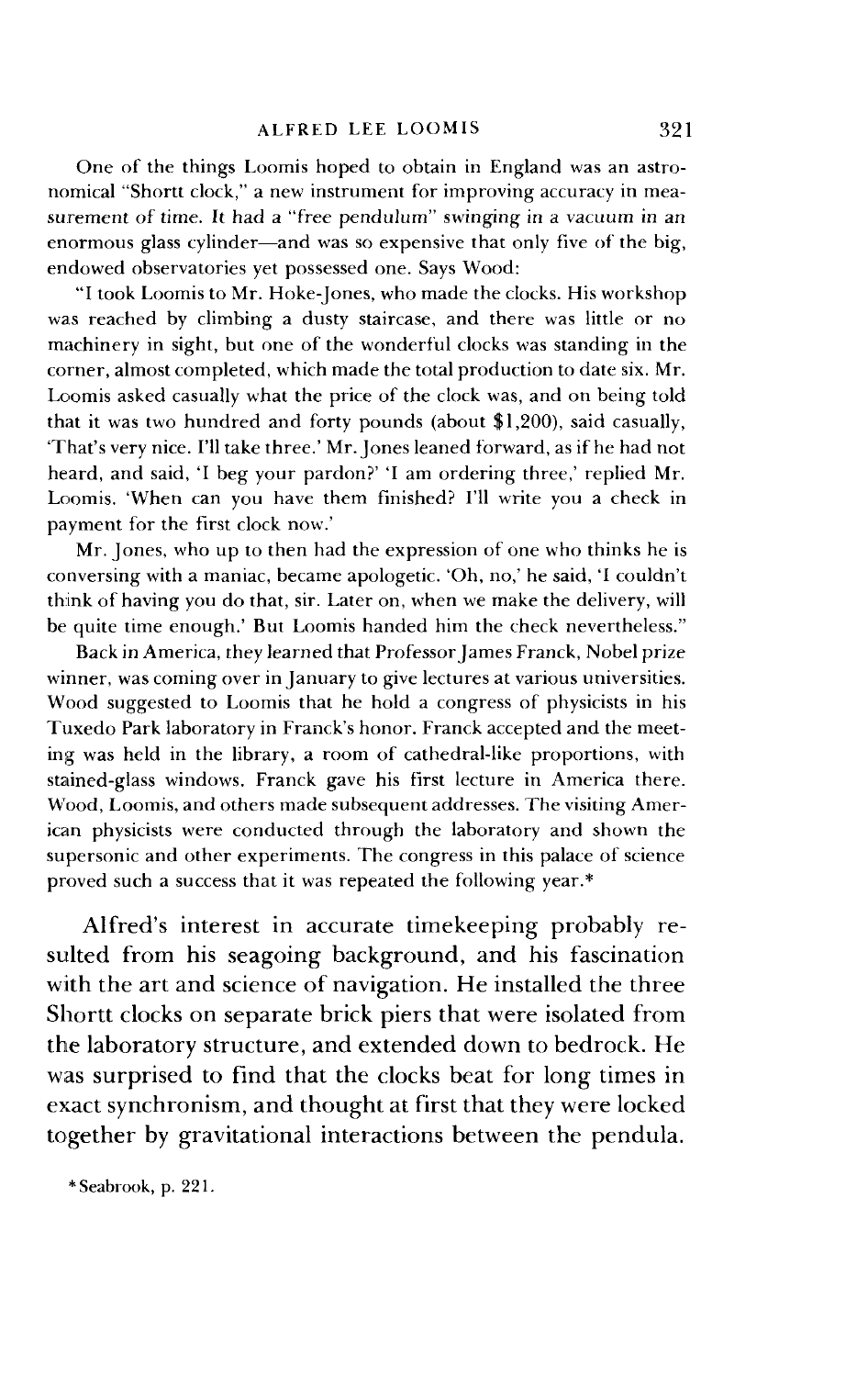But he found that the coupling was through the bedrock, so the clocks were then placed at the corners of an equilateral triangle, facing inward, and the coupling was broken.

The Bell Telephone Laboratories had recently been developing quartz crystal oscillators with low temperature coefficients, and they came to surpass the Shortt clocks for short-term accuracy, but not for periods greater than a day. Alfred had a private line installed to carry the Bell oscillator signals to his horological laboratory, and he designed an ingenious chronograph to compare the timekeeping abilities of the Shortt pendulum clocks with the quartz oscillators. Since the first of these types was sensitive to gravity but the second was not, Alfred used his chronograph to demonstrate the expected but previously undetected effect of the moon on pendulum clocks. The observational data were accumulated by Alfred, but the data analysis required the services of a battery of "computers"—women who operated desk top computing machines, and whose salaries were paid by Alfred. The results of the analysis were published by Ernest W. Brown and Dirk Brouwer in a paper immediately following Alfred's "The Precise Measurement of Time," in the *Monthly Notices of the Royal Astronomical Society,* March 1931.

Alfred published several papers on biology and physiology with E. Newton Harvey and Ronald V. Christie. I never heard him speak of the physiological work, but he was obviously proud of the microscope-centrifuge he developed with Harvey. This was a typical Loomis "gadget" of the kind he enjoyed building all his life. The device made it possible for a biologist to watch for the first time the deformation of cells under high "g-forces." As Harvey and Loomis said in the introduction to their first paper on the subject,

The previous procedure has been to centrifuge the cell in a capillary tube, remove it from the tube and observe it under a microscope to determine what happens. It would obviously be far better to observe the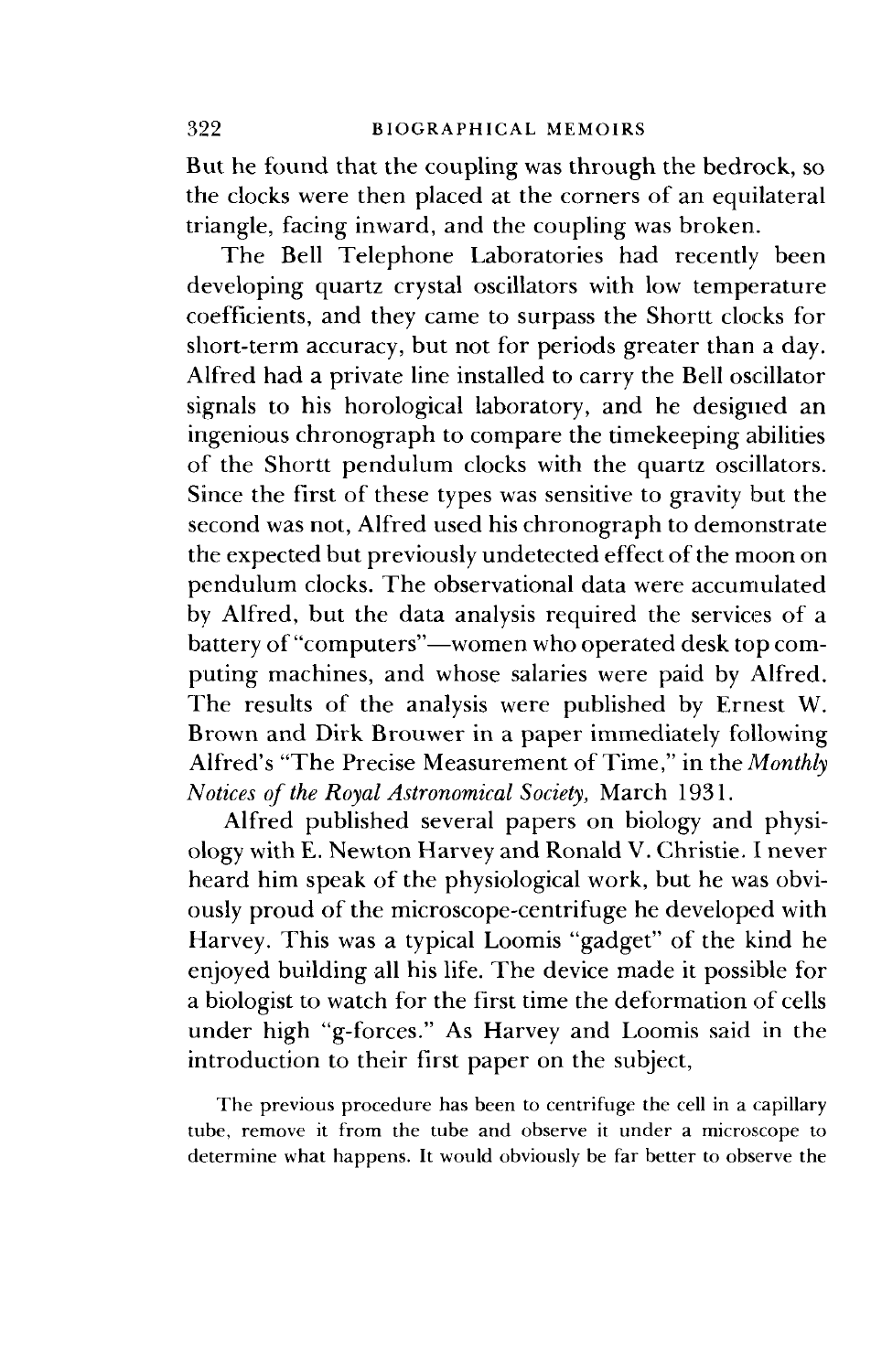effect of centrifugal force while the force was acting . . . Our communication describes a practical means of attaining this end.\*

In typical Loomis fashion, Alfred's name appears on only the first of thirteen papers on the microscope-centrifuge that are to be found in the collected reprints of the laboratory.

In the mid-thirties, Alfred turned his attention to the newly discovered brain waves. Berger had published his observations in the German literature, but American physiologists were unable to duplicate his results, and most of them apparently doubted the existence of the very low voltage signals that Berger described. From his contacts with industry, Alfred had available the best amplifiers, and he did his work inside "a screen cage," to eliminate interfering electrical noise. He had by this time retired from his Wall Street firm, and was devoting his full attention to his scientific work. For this reason, his name appears on all of the laboratory papers on brain waves, many of which were of great importance. His work erased any lingering doubts concerning the value of Berger's discovery; electroencephalograms are now used routinely in the diagnosis of epilepsy and many other diseases. In fact, one finds advertisements in magazines for "bio-feedback devices" that let the user observe his Berger "alpha waves," and learn to control them, "leading to greater creativity." (In kit form, \$34.95.)

Alfred and his co-workers investigated many aspects of brain waves and did particularly important work with sleeping subjects that involved the abrupt changes in the character of the waves as the subject underwent "quantum jumps" in his "depth of sleep." It was then possible to tell precisely when a subject dropped from one of five states of sleep from which he could instantly be awakened by a small disturbing noise, into one in which he would fail to respond to the loudest

<sup>\*</sup> E. Newton Harvey and Alfred L. Loomis, "A Microscope-Centrifuge," *Science,* 72(1930):42-44.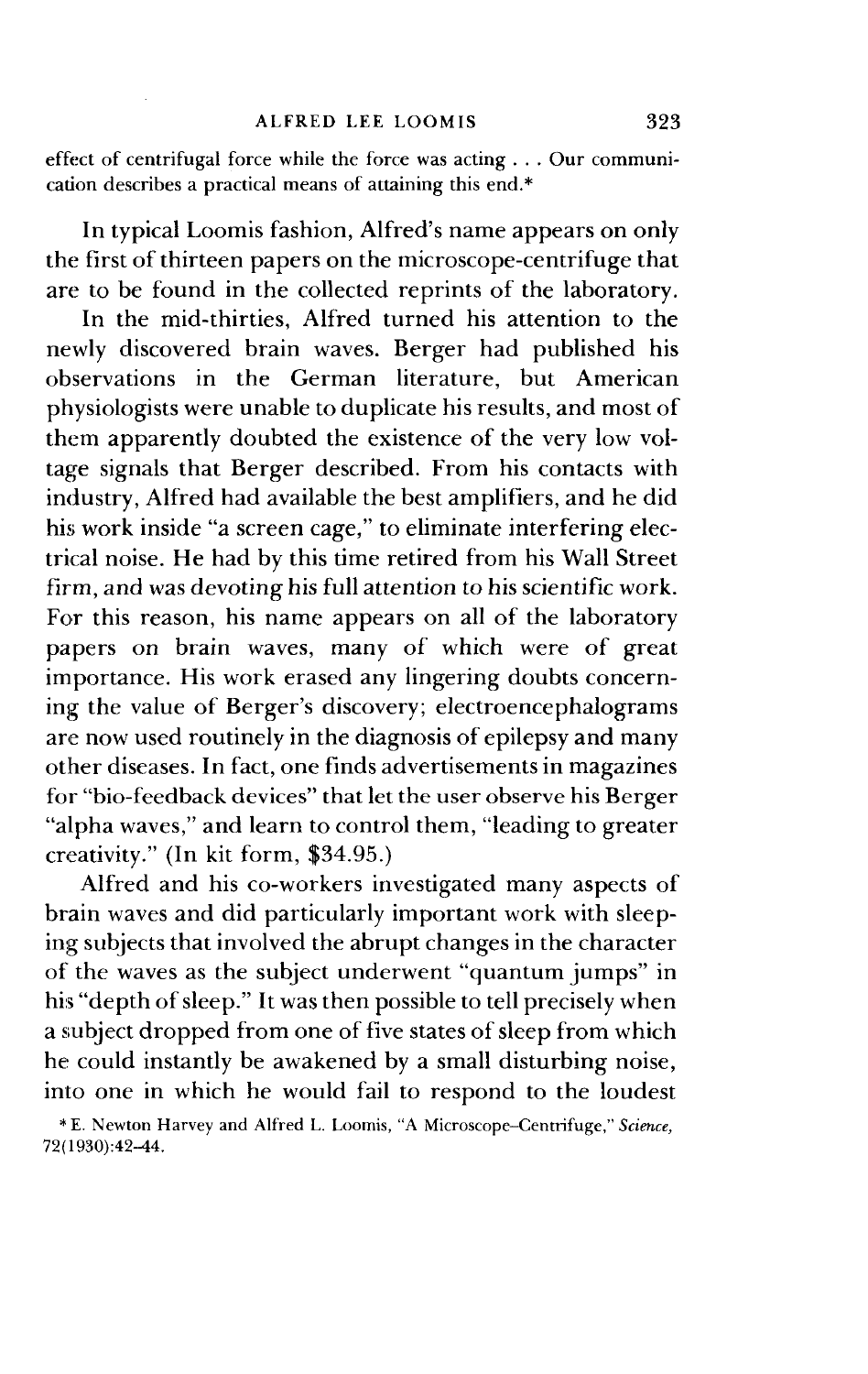noises that Alfred's high fidelity amplifiers could produce. (Alfred was one of the first "hi-fi buffs"; his homes were always filled to overflowing with a changing parade of the latest and most advanced high fidelity sound reproducing equipment. Avery Fisher and Alfred were close personally, and on at least one occasion, Mr. Fisher improved his superb product line with an idea that Alfred had devised to make the fidelity even higher.)

The only formal scientific talk I ever heard Alfred give was at the weekly Physics Department Colloquium in Berkeley, in 1939. He described his important brain wave experiments on sleeping, hypnotized, and blind subjects. My brief description of this work derives from my memory of Alfred's talk, but if space permitted, I could expand greatly on those observations. Henry Loomis' first important exposure to science came in those experiments, and he shared his experience with me on more than one occasion. (One of the papers lists a sixteen-year-old subject with the initials H.L.)

In 1939, Alfred's scientific interests changed drastically. He became deeply involved in Ernest Lawrence's projects and he shifted the emphasis of his own laboratory from pure science to war-related technology, by starting the construction of a microwave radar system to detect airplanes. The Sperry Gyroscope Company had bought an interest in the klystron patents that were owned by the Varian brothers, who invented the klystron, and Stanford University, which had supported the development work. Sperry built a small klystron plant in San Carlos, near Stanford, and their first customer was Alfred Loomis, who appeared, checkbook in hand, as he had years before at the small plant making Shortt clocks. (I'll temporarily interrupt this story to tell of Alfred's concurrent involvement with Ernest Lawrence's Radiation Laboratory.)

I was not surprised to meet Alfred in Berkeley, on his first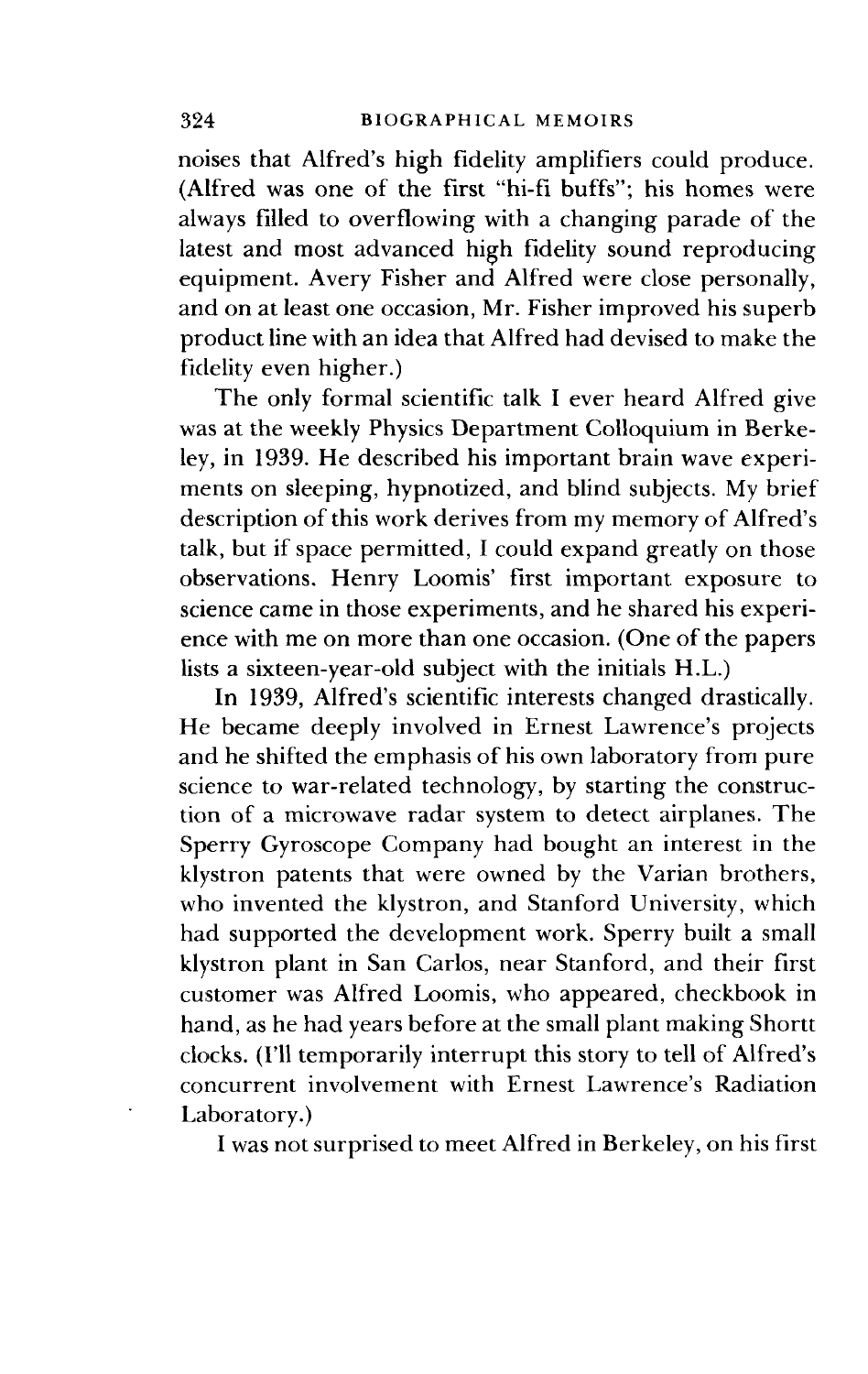visit to the Radiation Laboratory, in 1939. Francis Jenkins of the Berkeley Physics Department had spent a summer at Tuxedo as Alfred's guest, and he had told me in wide-eyed amazement about the fantastic laboratory at Tuxedo Park, and about the mysterious millionaire-physicist who owned it. Everyone who had submitted an article to the *Physical Review* in the depression years had received a bill for page charges together with a note saying that in the event the author or his institution was unable to pay the charges, they would be paid by an "anonymous friend" of the American Physical Society. There was of course no way to break the veil of secrecy surrounding the "anonymous friend," but "Pan" Jenkins told me in confidence that he felt sure that Alfred Loomis was the Society's benefactor. (That was a correct surmise.) Pan told me that Alfred was a wonderful person, but he didn't like the other residents of Tuxedo Park. He thought they were too "snooty," and looked down on the scientists as barbarians who "didn't even dress for dinner." (The gentlemen in Tuxedo Park followed the aristocratic British tradition of dressing for dinner in what most people would call tuxedo's, but which were called dinner jackets in Tuxedo Park.)

The relationship that quickly developed between Alfred and Ernest Lawrence had all the earmarks of a "perfect marriage"; they were completely compatible in every sense of the word, and their backgrounds and talents complemented each other's almost exactly. Ernest was a country boy from South Dakota who was the first faculty member of a state university to win a Nobel Prize. He had developed an entirely new way of doing what came to be called "big science," and that development stemmed from his ebullient nature plus his scientific insight and his charisma; he was more the natural leader than any man I've met. These characteristics attracted Alfred to him, and Alfred in turn introduced Ernest to worlds he had never known before, and found equally fascinating. Anyone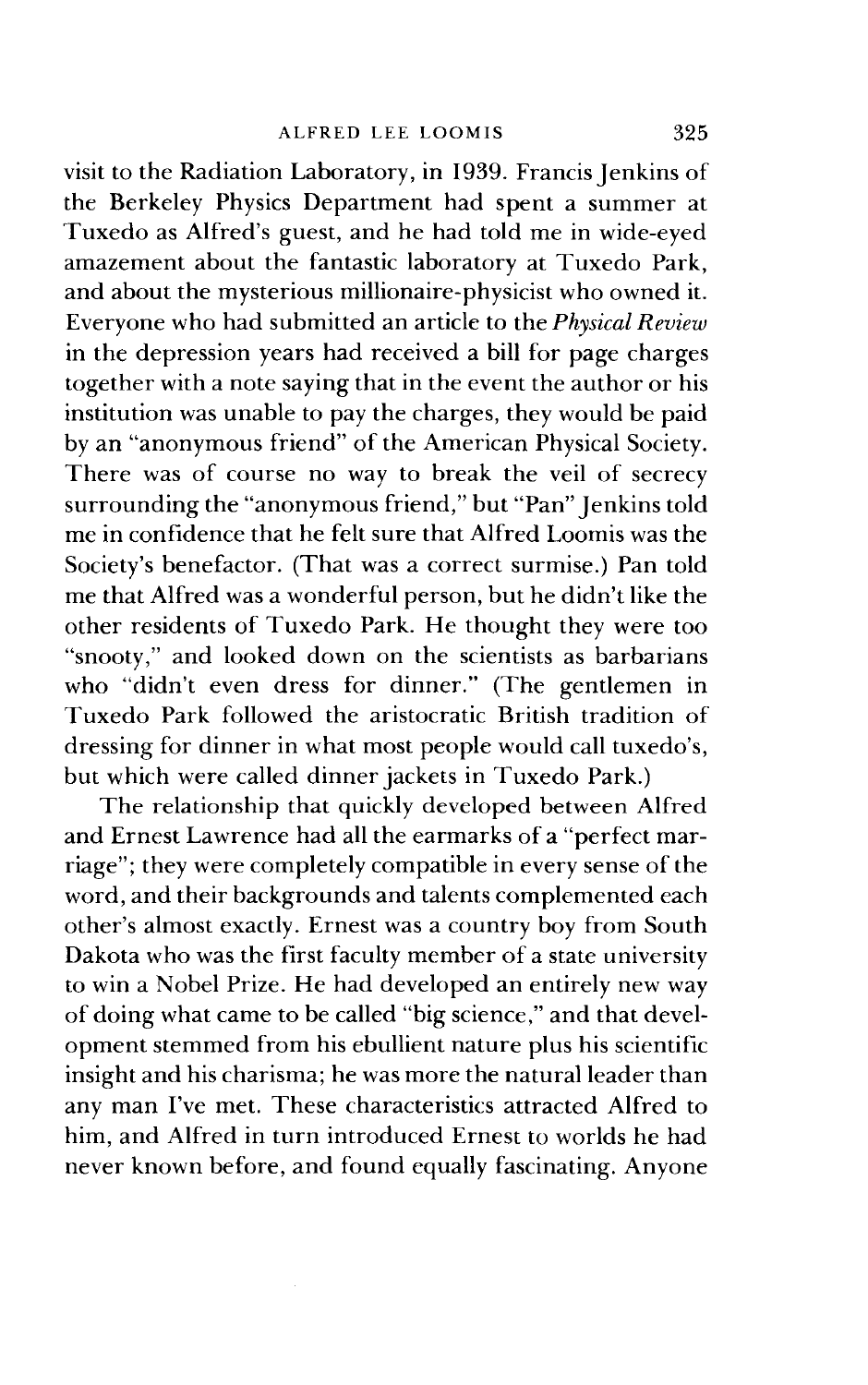who was in their company from 1940 until Ernest died in 1958 would have thought that they were lifelong intimate friends with all manner of shared experiences going back to childhood.

I was impressed by the way Alfred would seek out the younger members of the laboratory to learn everything he could about us and what we were doing and planning to do in our next round of experiments. I had never before had any serious discussions of physics with anyone as old as Alfred, and I was pleased that he liked to visit with me after I had taught a freshman class and was sitting out my required "office hour"—waiting to talk with the students who seldom came by. We talked a lot about physics, and found we were simpatico. He taught me an important lesson that I have put to good use in my life; the only way a man can stay active as a scientist as he grows older is to keep his communication channels open to the youngest generation—the front line soldiers.

Although Alfred's real mission in coming to Berkeley was to help Ernest raise the funds to build the 184-inch cyclotron, he also used the time to learn everything he could about cyclotron engineering and nuclear physics. I remember one occasion when I mentioned in passing that because of the war in Europe, the price of copper had risen to almost twice that of aluminum, for a given volume. Since aluminum had only 60 percent more specific resistivity than copper, I suggested to Alfred that aluminum might now be the preferred metal for the magnet windings of the 184-inch cyclotron. It seemed obvious to me, from elementary scaling laws, that an aluminum coil would be larger but would cost less. I had completely forgotten the suggestion, when a few days later, Alfred showed me a long set of calculations based on several altered designs of the 184-inch cyclotron that proved my snap judgment wrong. I came to appreciate for the first time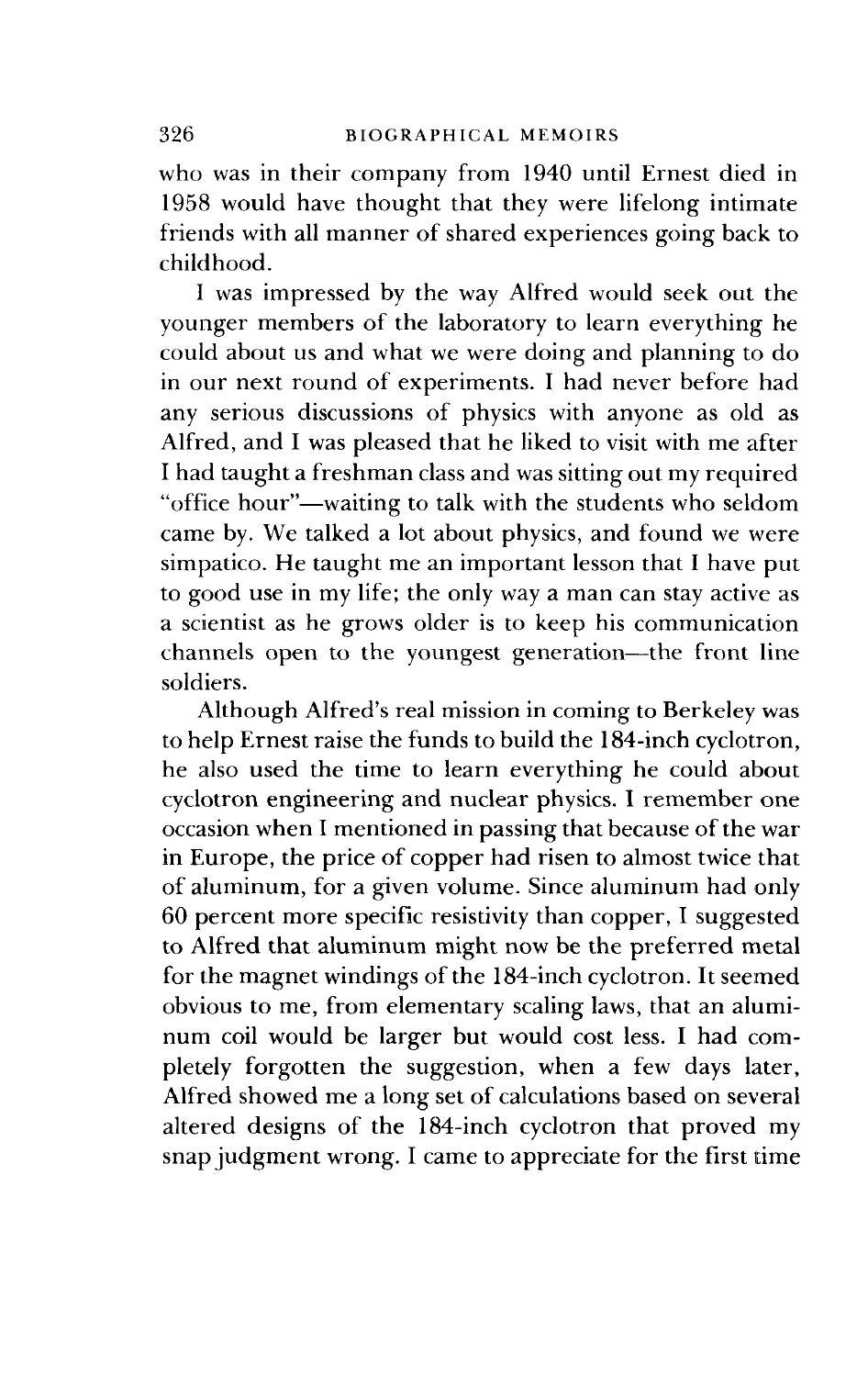the difference between the world of business, where a 20 percent decrease in cost was a major triumph, and the world of science, where nothing seemed worth doing unless it promised an improvement of a factor of ten. I hadn't done the calculations concerning the cyclotron cost because they obviously didn't permit a "large" savings in cost. But Alfred considered it worth a day or two of his time to see if he could cut the cost of the magnet windings by \$50,000.

Ernest once told me of spending some time with Alfred in New York, after the Rockefeller Foundation had allocated \$2.5 million to build the 184-inch cyclotron. Earlier, Alfred had been instrumental in securing the virtually unanimous backing of the "scientific establishment" for the proposal, thus relieving the Rockefeller Foundation of any necessity for acting as a judge between factions competing for the largest funds ever given to any physics project. So after acting as a senior statesman in the worlds of science and philanthropy, Alfred was ready to help Ernest obtain the best possible bargains in the purchase of iron and copper for the giant cyclotron. Ernest recalled that after spending some time with the Guggenheims, during which a favorable price for copper was negotiated, Alfred said, "Well, now we have to go after the iron. I think Ed Stettinius is the right man." (Stettinius was then Chairman of U.S. Steel, and later Secretary of State.) Ernest was impressed when a call was put through and Alfred said, "Hello Ed, this is Alfred. I have someone with me I think you'd like to meet. When can we come over?" They were soon in Mr. Stettinius' office, and shortly after Ernest had given him a pitch on the great cyclotron, Ernest and Alfred were in the latter's apartment celebrating their success with a drink.

In early 1940, Alfred was back in Berkeley, and he told me that his next big project was to arrange for the funding of Enrico Fermi's embryonic plans to build a nuclear chain reactor. I hadn't given any thought to the problems involved in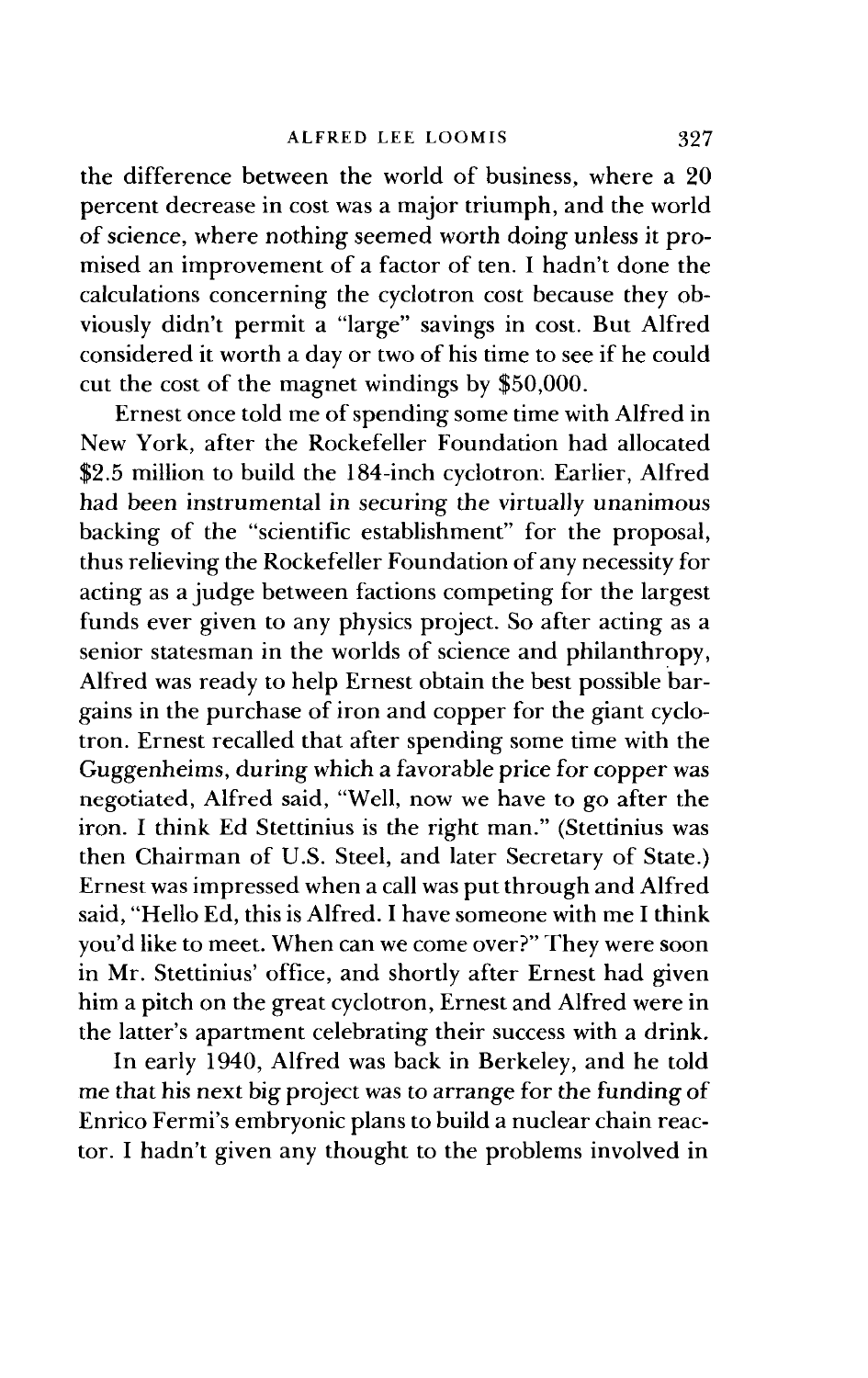designing or building such a device, so everything Alfred told me was most interesting. But Alfred's involvement in reactors was cut short in the summer of 1940 by the dramatic appearance in Washington of the "Tizard Mission." The purpose of this group of visiting British scientists was to enlist the help of the United States in developing and building the new devices needed to meet the military requirements of a war that had become technologically oriented to a degree quite unappreciated by our military-industrial-scientific establishment. As an example, radar had been invented independently in the United States by the Navy and the Army, and in England by Robert Watson-Watt. The U.S. military departments treated the subject with such excessive secrecy that no "outsiders" learned of it. Since the outsiders were the real professionals in radio engineering, they were the ones who could have developed American radar into the useful military tool that the insiders didn't manage to achieve. (The dismal state of U.S. radar was demonstrated at Pearl Harbor, a year and a half after the Tizard Mission had revealed all the British successes to the U.S. armed forces.)

The world now knows that the operational success of the long wave British radar was the foundation on which the RAF triumphs of the Spitfire and Hurricane pilots were based. A second generation of VHF radar, in the 200-megahertz  $(1.5\text{-meter})$  band, could be fitted into planes to turn them into night fighters and anti-submarine patrols. Everyone agreed that microwave radar in the 3,000-megahertz (10-cm) band would be vastly superior to the 1.5-meter equipment then available. But there appeared to be little chance that a powerful generator of such pulsed microwaves could be developed.

When Randall and Boot made their breakthrough with the cavity magnetron in Mark Oliphant's laboratory in Birmingham, it was suddenly clear that microwave radar was there for the asking, but Britain had no spare "bodies" who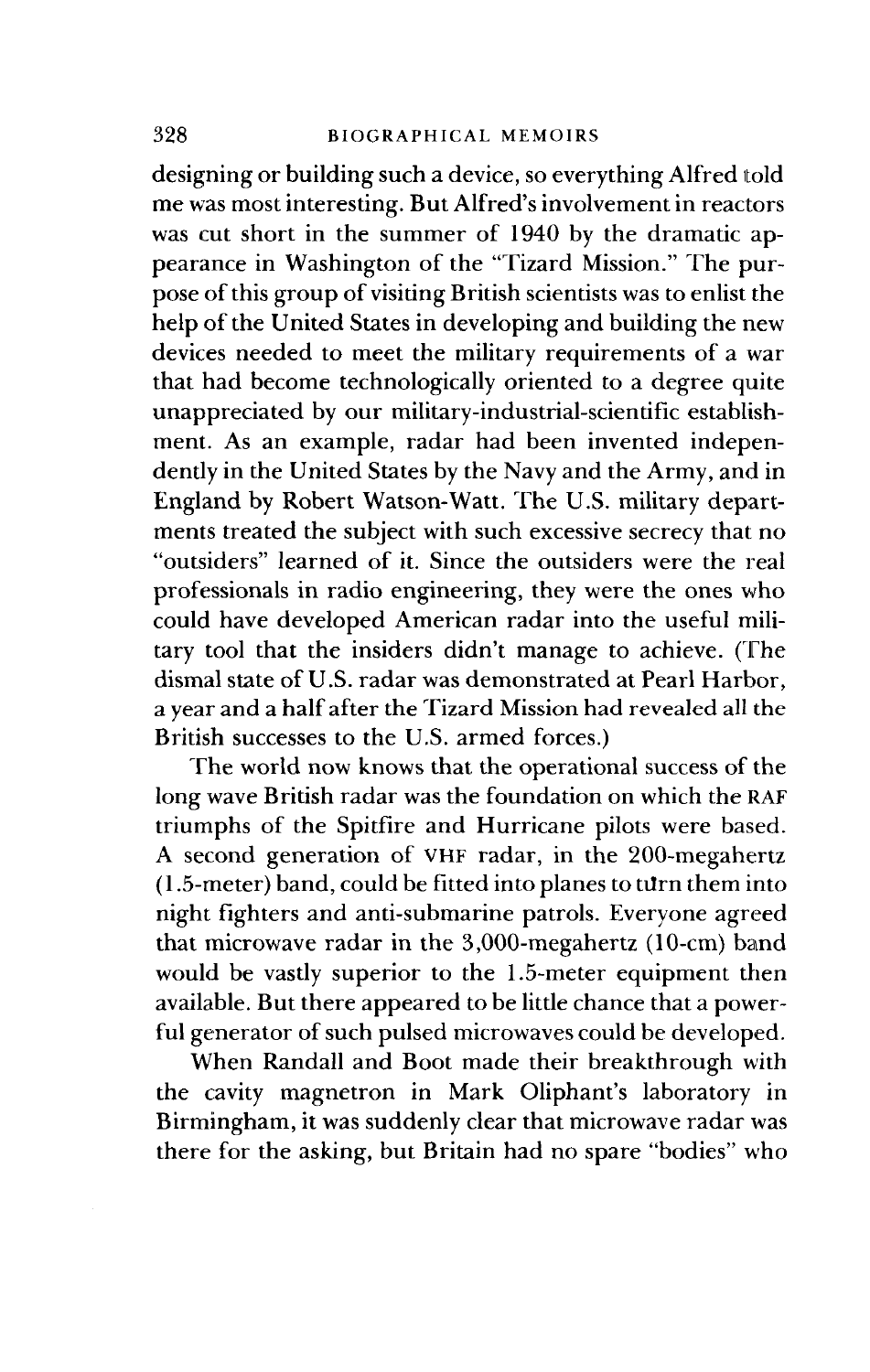could be asked to do the development—everyone with applicable skills was working at breakneck speed on the immediate problems of a desperate war that could be lost any day by the starvation of the submarine-blockaded British people. So, in a great and successful gamble, Winston Churchill made the decision to share all of his country's technical secrets with the United States, in the hope that the potential gain would offset the loss in compromised security. Sir Henry Tizard was sent to Washington with a committee of experts, including such luminaries as Sir John Cockcroft, to brief their American counterparts on all aspects of the scientific war.

Alfred Loomis was included in the briefings not only because of his unique position in the scientific establishment, but because his laboratory had built one of the two microwave radar sets then existing in the United States. Both were based on the klystron tube recently invented by the Varian brothers at Stanford University, and both were "continuous wave Doppler radars" of the type now used by police departments to apprehend speeders. William Hansen, who designed the first of these microwave radar sets, attempted for the next few years to find a wartime niche for such a device, but without much success. Alfred immediately sensed the great superiority of the pulsed microwave radar devices that could be based on the new magnetron, so he dropped his work on the klystron-powered radar set, and devoted all his energies to pulsed microwaves for the next five years. But his klystron radar could detect planes, as he demonstrated to the "founding fathers" of the MIT Radiation Laboratory in the winter of 1940—in fact, it was the first working radar set that any of us had ever seen. But immediately after that demonstration, it was junked.

The Tizard Committee spent some time in Tuxedo Park as Alfred's guests, and on that occasion, Alfred brought a number of friends, including Ernest Lawrence, into the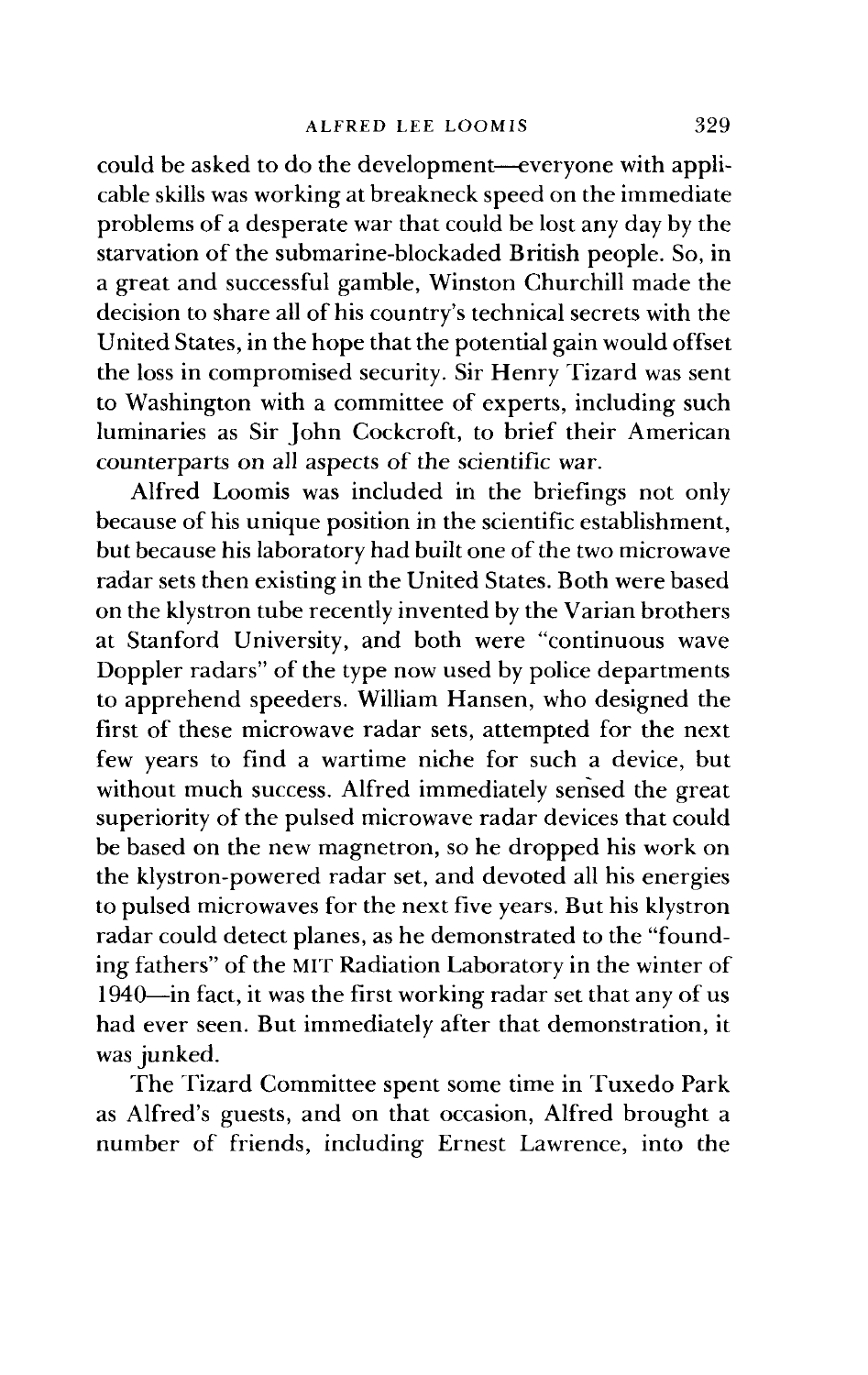newly formed Microwave Committee of the fledgling National Defense Research Committee (NDRC) which had just been established by President Roosevelt on the advice of Vannevar Bush. Alfred was chairman of the Committee which took the responsibility for establishing the MIT Radiation Laboratory, one of the world's most successful scientific and engineering undertakings. Alfred made the arrangements with industry for equipping the laboratory with the necessary hardware to make several flyable night-fighter intercept radar sets, and Ernest Lawrence took the responsibility of staffing the laboratory, mostly with young nuclear physicists. (The Tizard Mission suggested this, because the British had found nuclear physicists to be more quickly adaptable to a radically new set of "ground rules" than were professional radio engineers.) Lawrence persuaded Lee DuBridge to become the director of the new laboratory, and that was a most fortunate choice. He also traveled all over the country, recruiting his former students and their colleagues from the cyclotron laboratories they had modeled after his own, and he didn't spare his own laboratory; Edwin McMillan, Winfield Salisbury and I all rushed off to Cambridge in November of 1940, and didn't return to Berkeley for five years.

But this is the story of Alfred Loomis, and not that of his friends, nor of the great laboratory he founded and guided so successfully with a loose rein. So I will single out from the many successes of the laboratory only two projects, one invented by Alfred, and the other invented by Lawrence Johnston and me, but in which Alfred played a key role. The first was Loran (for Long Range Navigation), which was of great importance during the war, and is still a major navigational aid in use all over the world. Loran is a pulsed, "hyperbolic system," and in its original form, made use of Alfred's great store of knowledge about accurate timekeeping. In fact, the Loran concept of a master station and two slave stations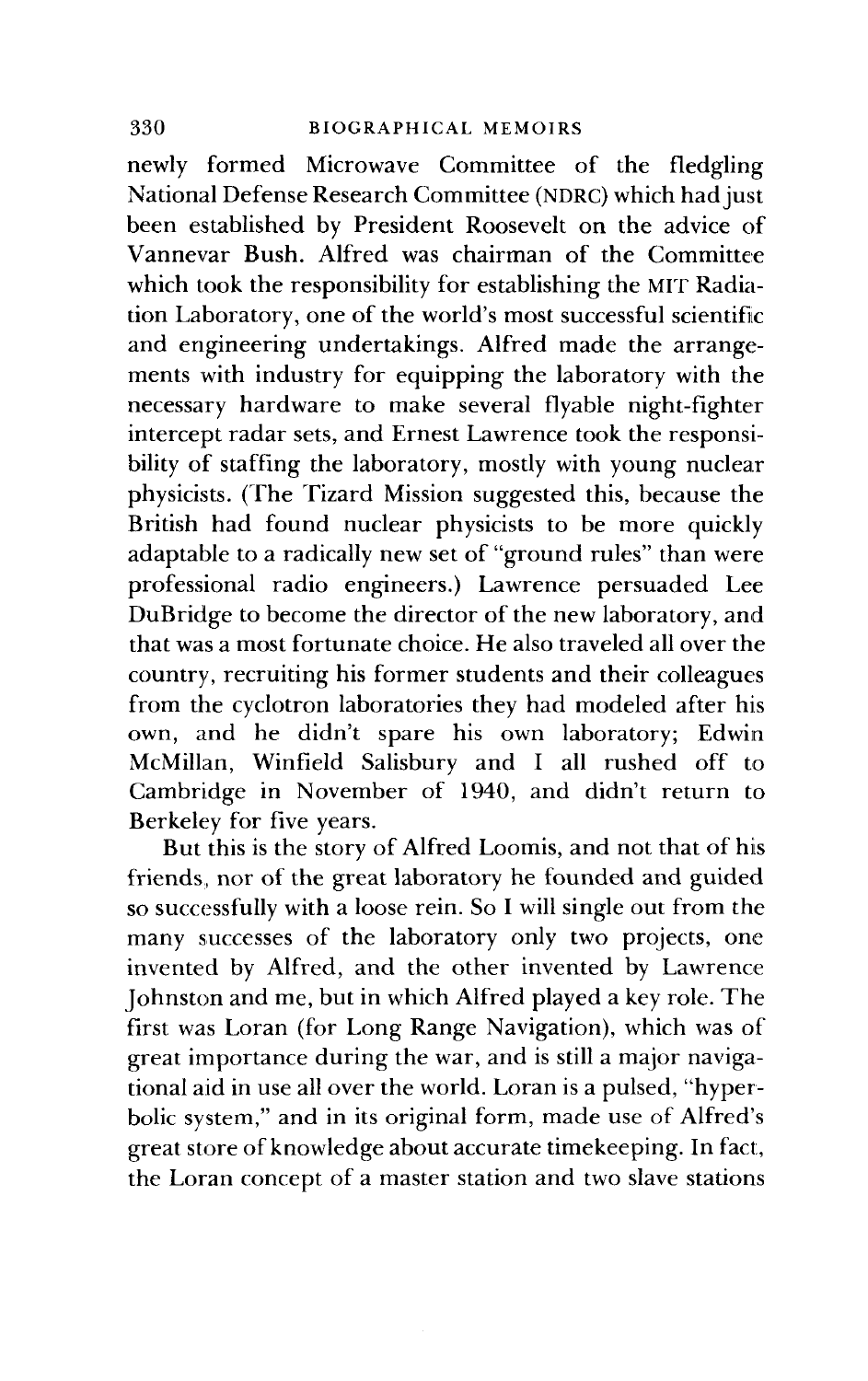can be traced to the Shortt clocks, which had a master pendulum swinging in a vacuum chamber, and a heavy-duty pendulum "slaved" to it, oscillating in the air.

To obtain a navigational "fix" with Loran requires the measurement of the time difference in arrival of pulses from two pairs of transmitting stations. Each such time difference places the observer on a particular hyperbola. The observer's position is fixed by the intersection of two such hyperbolas, each derived from signals originating from a pair of long wave transmitting stations. It is common for a Loran fix to derive from only three transmitters, with the middle one serving as a member of two different transmitter pairs. All of the wartime Loran stations operated at the same radio frequency, and different pairs of transmissions were distinguished by characteristic repetition rates for their pulses. The techniques for separating the signals and for measuring their differences in arrival time were "state of the art" at that time, but the problem of synchronizing the transmissions to within a microsecond, at points hundreds of miles apart, was a new one in radio engineering. Alfred proposed the following solution: the central station was to be the master station, and its transmissions were timed from a quartz crystal. The other stations also used quartz crystals, but in addition, monitored the arrival times of the pulses from the master station. When the operators noted that the arrival time of the master pulses was drifting from its correct value, relative to the transmitting time at that particular "slave station," the phase of the slave's quartz crystal oscillator was changed to bring the two stations back into proper synchronization. This procedure was able to bridge over periods when the signals at one station "faded out," and it was also what made Loran a practical system during World War II, rather than an interesting idea that would have to await the invention of cesium beam clocks, which were introduced in the 1950's.

The second project of interest in this biographical sketch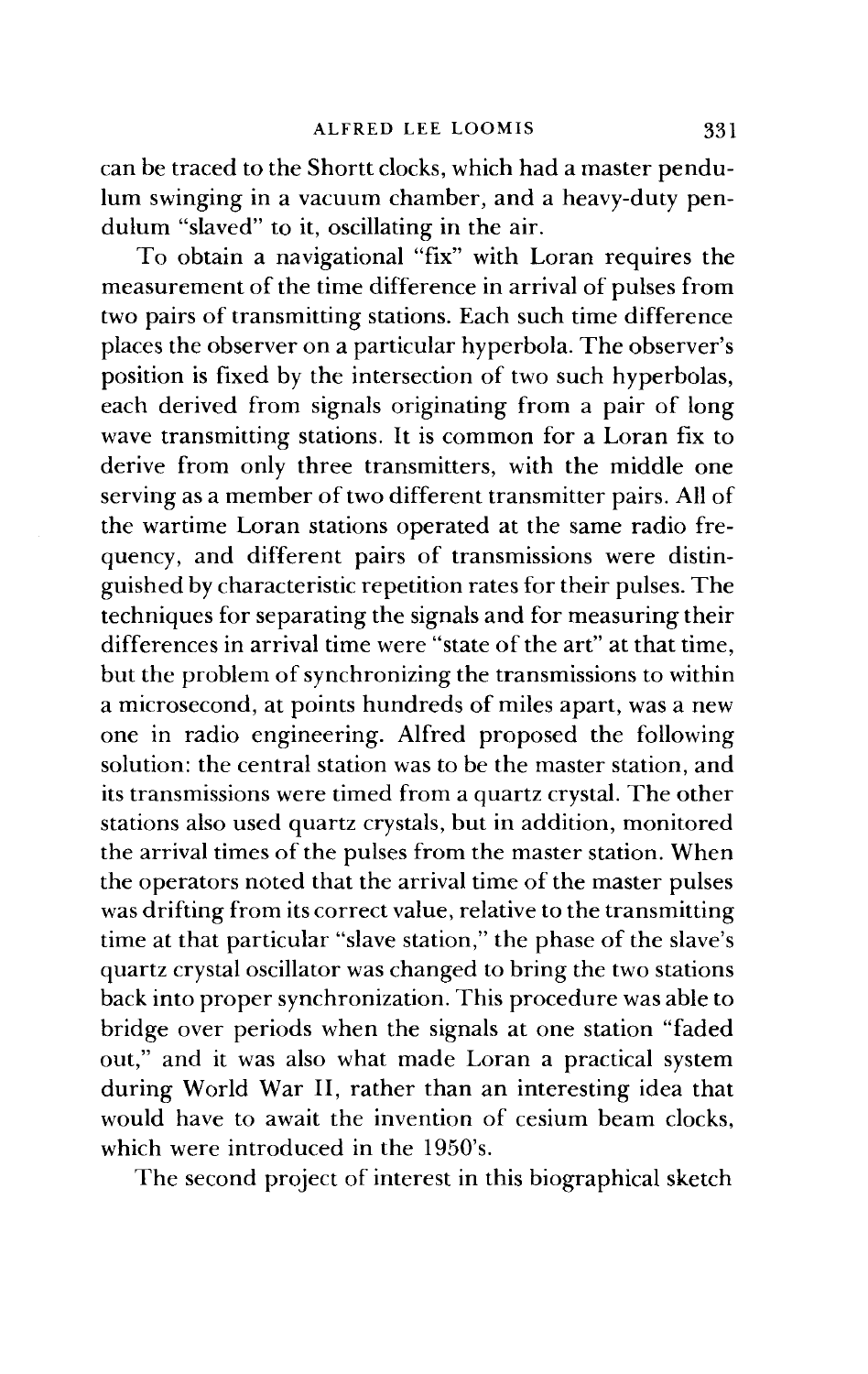is Ground Controlled Appraoch (GCA), the "radar talk-down system for landing planes in bad weather." The basic idea behind GCA came to me one day in the summer of 1941 as I watched the first microwave fire control radar track an airplane, automatically, from the roof of MIT. It occurred to me that if a radar set could track a plane accurately enough in range, azimuth and elevation to shoot it down, it could use that same information to give landing instructions to a friendly plane caught up in bad weather.

Starting from that simple concept, my associates and I, with strong backing from Alfred, showed that the technique would work if the radar set gave angular information that was as reliable as the optical information we used in our tests. We had to wait several months for the radar set to become available for landing tests, but in one early demonstration, the radar did track several planes successfully as they executed their approach and landing. But in the scheduled radar tests, the equipment was found to be quite unable to track planes near the ground; it would suddenly break away from the line of sight to the plane, and point instead down at the image of the plane, reflected in the surface of the ground.

At the conclusion of this disastrous set of tests, Alfred invited me to have dinner with him in his suite at the Ritz-Carlton in Boston and he did an amazing job in restoring my morale, which was at its lowest ever. He said, "We both know that GCA is the only way planes will be blind-landed in this war, so we have to find some way to make it work. I don't want you to go home tonight until we're satisfied that you've come up with a design that will do the job." We both contributed ideas to the system that eventually worked, and that involved a complete departure from all previous antenna configurations. I'm sure that had it not been for Alfred's actions that night, there would have been no effective blind landing system in World War II, and many lives would have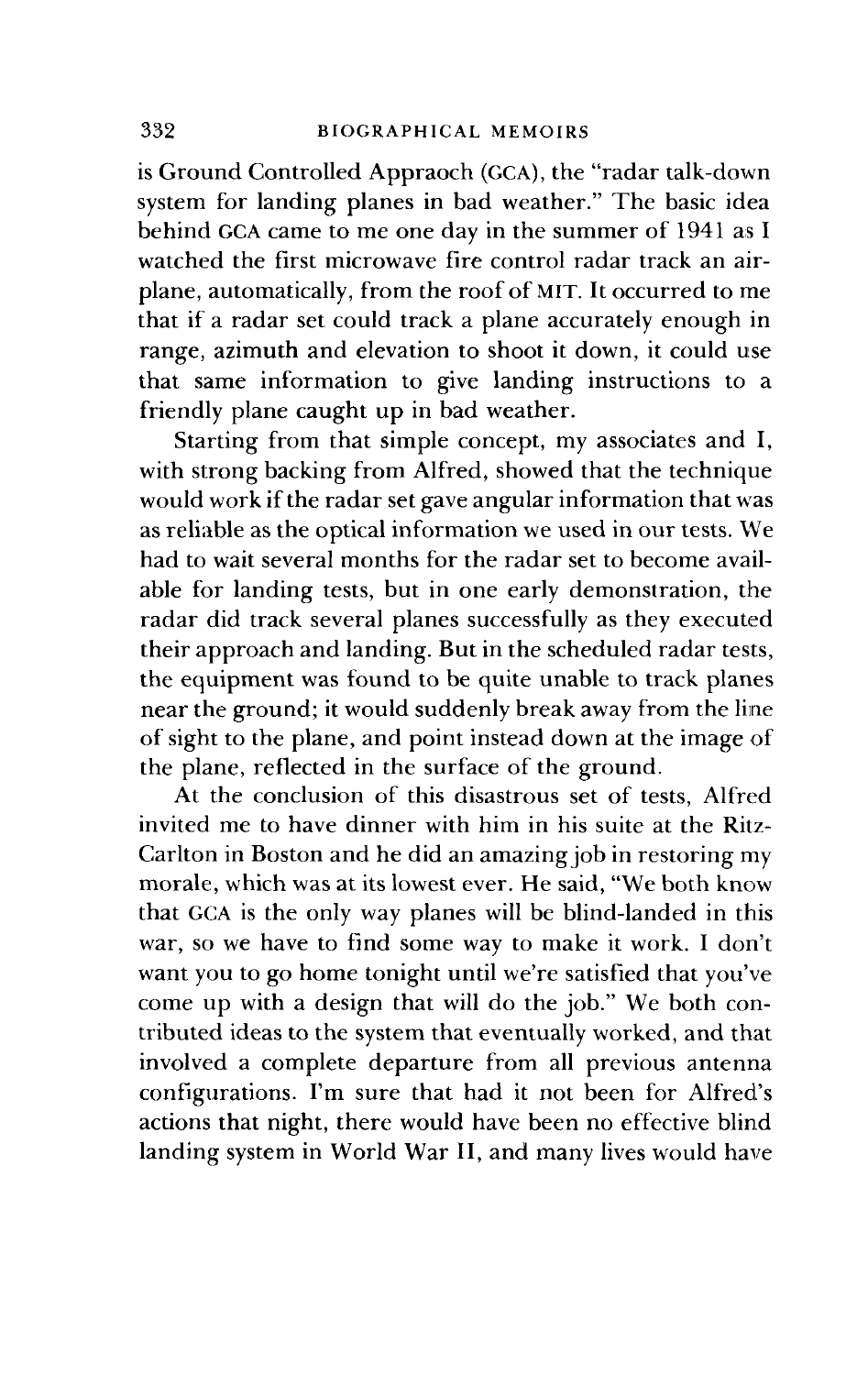been lost unnecessarily. I would have immersed myself in the other interesting projects that concerned me, and would soon have forgotten my disappointment and my embarrassment.

Alfred played another interesting role in GCA by ordering ten preproduction models of the embryonic device we had invented at the Ritz-Carlton from a small radio company on the West Coast. He did this for two reasons: in the first place, the laboratory had failed badly in transferring its first airborne radar set to industry for production. The industrial engineers predictably developed a bad case of NIH (Not Invented Here), and promptly decided that everything had to be re-engineered. The final product came out so late and was so heavy that it never saw any action. Because of that experience, Alfred and Rowan Gaither (later the first president of the Ford Foundation) set up the "Transition Office," whose job was to avoid the problems mentioned above. Rowan became head of the Transition Office, and GCA was selected as the first test case of the new technique. Its basic idea was that a company would be selected to produce a new radar set before the original ideas had been worked out in any detail. The chief engineer of the designated company, plus a few of his assistants, would come to the laboratory and participate in the design and testing of the new device, as members of an MIT-company team. In this way, when they returned to their factory to produce the device, everything in it would be "our ideas" and "our design." The Transition Office was a spectacular success, and in the process, Rowan Gaither became extraordinarily close, personally, both to Alfred and me.

The second reason that Alfred ordered the ten preproduction sets, using NDRC-OSRD funds, was that the Army and Navy as well as the RAF had all said, independently, that their pilots would "never obey landing instructions from someone sitting in comfort on the ground," and that they would con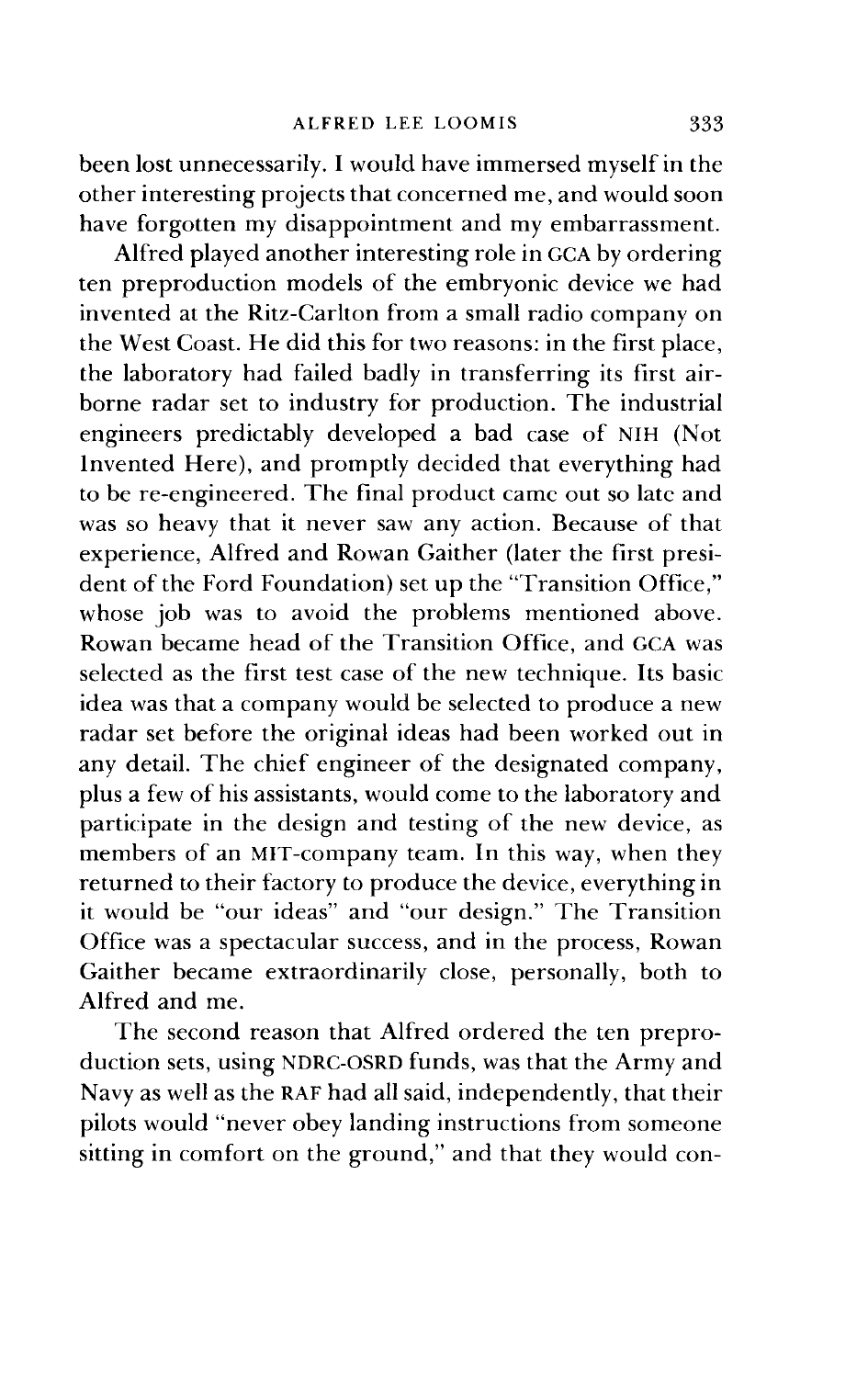tinue pressing for something like the ILS (Instrument Landing System) that is now in general use throughout the world. Alfred was confident that as soon as the three services saw GCA work, they would immediately accept it, and want working models to test, "yesterday."

After some very successful tests at Washington National Airport, in which high service officials watched pilots land "under the hood," when those pilots had never even heard of the system until after they were in the air, there was a rush to order several hundred GCA sets. When the three services learned that NDRC had ten sets almost built, they called a meeting at the Pentagon to allocate them for tests in this country and in England. Alfred was invited, and he asked me to sit in. Neither of us said a word as the admirals, generals, and air marshalls engaged in a horse-trading session that ended up with all ten sets allocated to the services, and none to MIT or to the NDRC. The meeting was about to break up when Alfred said quietly, "Gentlemen, there seems to be some misapprehension concerning the ownership of these radar sets; it is my understanding that they belong to NDRC, and I am here to represent that organization." His training as a lawyer was immediately apparent, and after he had shown in his gentle manner that he held all the cards, an allocation that was satisfactory to all concerned was quickly worked out. And NDRC even ended up with one of its own GCA sets!

At the end of the war, Ernest Lawrence was asked for his evaluation of Alfred's contribution to radar, and he had this to say:

He had the vision and courage to lead his committee as no other man could have led it. He used his wealth very effectively in the way of entertaining the right people and making things easy to accomplish. His prestige and persuasiveness helped break the patent jams that held up radar development. He exercised his tact and diplomacy to overcome all obstacles. He's that kind of man. I've never seen him lose his temper or heard him raise his voice. He steers a mathematically straight course and succeeds in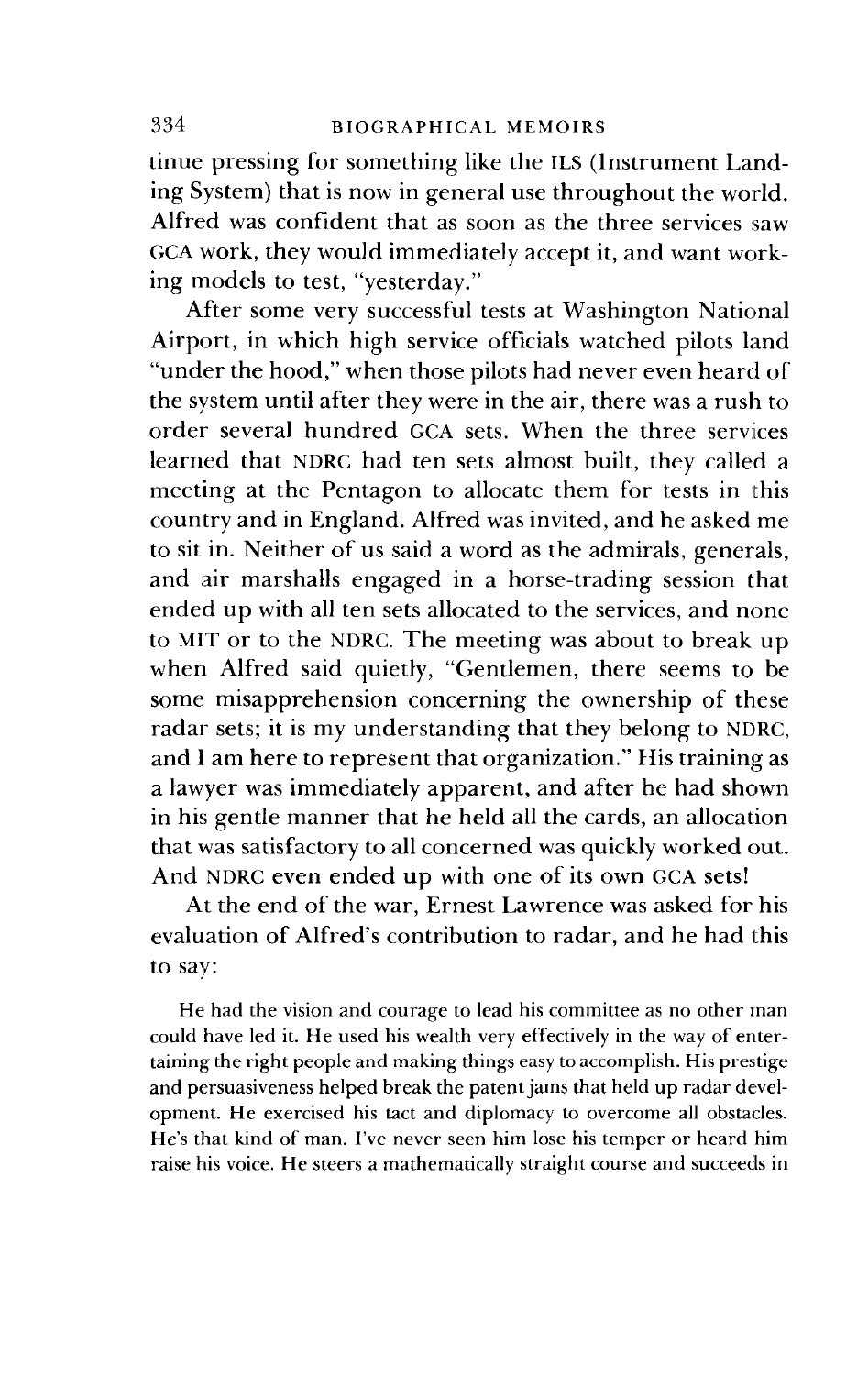having his own way by force, logic and by being right. I am perfectly sure that if Alfred Loomis had not existed, radar development would have been retarded greatly, at an enormous cost in American lives.\*

Alfred's other important role during the war is so little known that its only mention in print is in a brief obituary notice I wrote for *Physics Today.* Many authors have commented on the remarkable lack of administrative roadblocks experienced by the Army's Manhattan District, the builders of the atomic bombs. In my opinion, this smooth sailing was due in large part to the mutual trust and respect that Secretary of War Stimson and Alfred had. Alfred was in effect Stimson's minister without portfolio to the scientific leadership of the Manhattan District—his old friends Ernest Lawrence, Arthur Compton, Enrico Fermi, and Robert Oppenheimer. Alfred maintained a hotel room in Washington throughout the war, which his friends used when they couldn't find other accommodations, and one of the reasons for this was so that he could be available to talk with the Secretary on short notice. Alfred was also a member of a small committee set up by the Secretary to advise him concerning the V-l and V-2 weapons being developed by the Germans, and just coming to the attention of military intelligence. At the committee's suggestion, the V-l menace was largely blunted by a combination of the SCR-584 developed in Alfred's laboratory, an advanced computer developed by the Bell Telephone Laboratory, the proximity fuses developed by Merle Tuve and his associates working under NDRC sponsorship, and the Army's anti-aircraft guns. The V-2 rockets could not be defended against, and the committee recommended the only course of action possible, and the one that was followed—capture of the firing sites.

Toward the end of the war, Alfred was able to relax for the first time in five years, and he concurrently made an

<sup>\* &</sup>quot;Amateur of the Sciences," fortune, 33(March 1946): 132-35.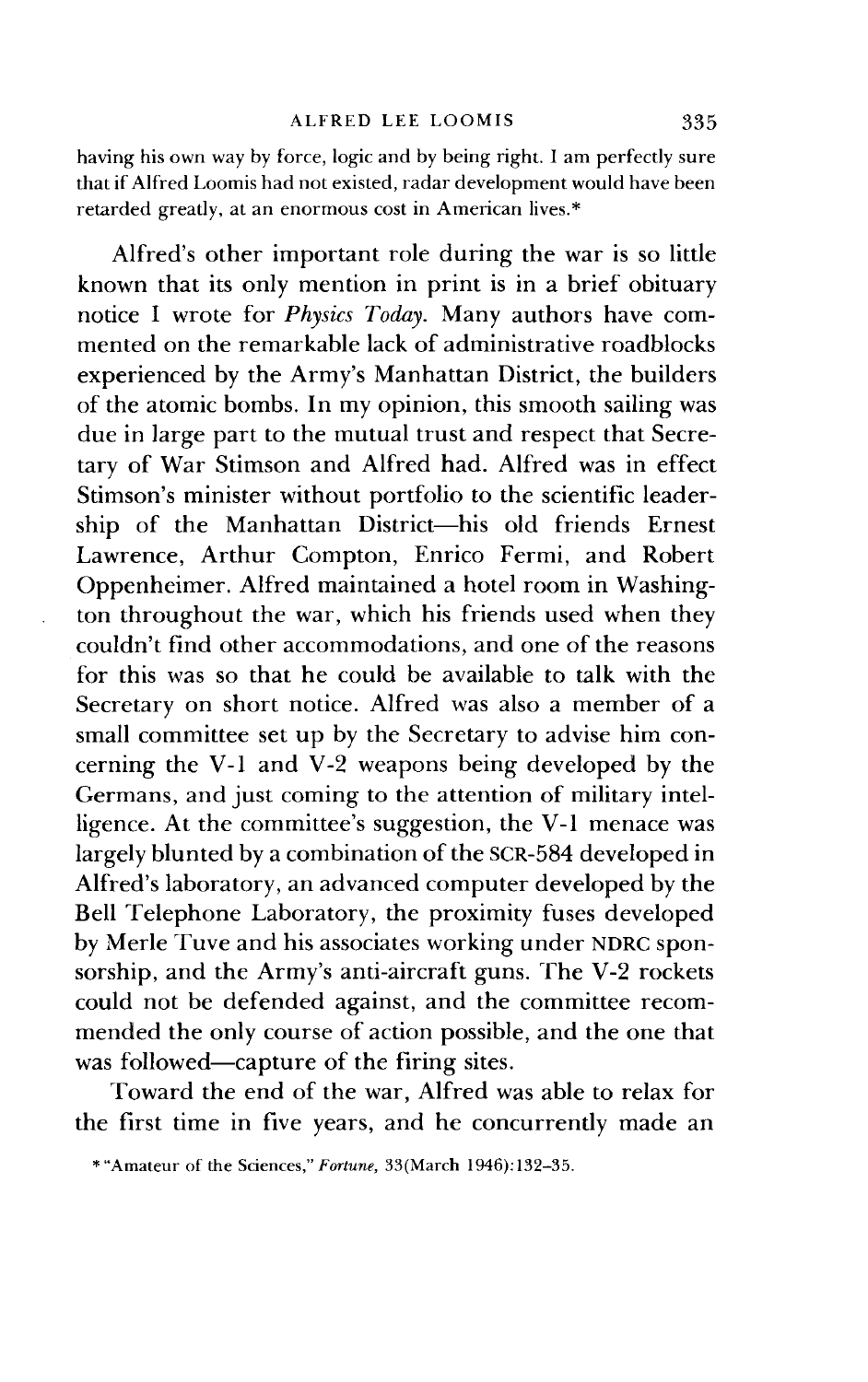important change in his personal life. He and Ellen were divorced, and he married Manette Seeldrayers Hobart. They had an extraordinarily happy time together during the final thirty-two years of Alfred's life. His lifestyle underwent a dramatic change from one of multiple homes staffed by many servants to a very simple one, in which he and Manette cooked dinner every evening in East Hampton, side by side in the kitchen. Alfred designed a special rolling cart that brought the food to one end of the table, where he and Manette sat opposite each other, and served themselves from the cart. If there were guests, the plates were passed down each side of the table to them, from the cart. This new style of servantless elegance was written up in a magazine devoted to "good living."

Alfred's principal scientific interests changed at this time from the physical to the biological. As an example, I've mentioned his contributions to research on hydra. In that period, one of the bathrooms in his Park Avenue apartment was filled with petri dishes containing hydra. Alfred spent hours each day examining the hydra under a microscope, and comparing his observations with those of his son, Farney. He and Farney organized small meetings to which they invited specialists in subjects about which they wished to learn more. As in the old Loomis Laboratory days, the invitations included first class round trip transportation, plus luxurious living at the resort hotels where the meetings were held.

Alfred enjoyed introducing his scientific friends to the pleasures that are normally known only to the very wealthy. For many years, he and Manette visited California each spring, and invited several couples from Ernest Lawrence's laboratory to be their guests at the Del Monte Lodge at Pebble Beach, and to play golf at the Cypress Point Golf Club. In later years, the Loomises spent their winters in Jamaica, where their friends were invited, a week at a time, to share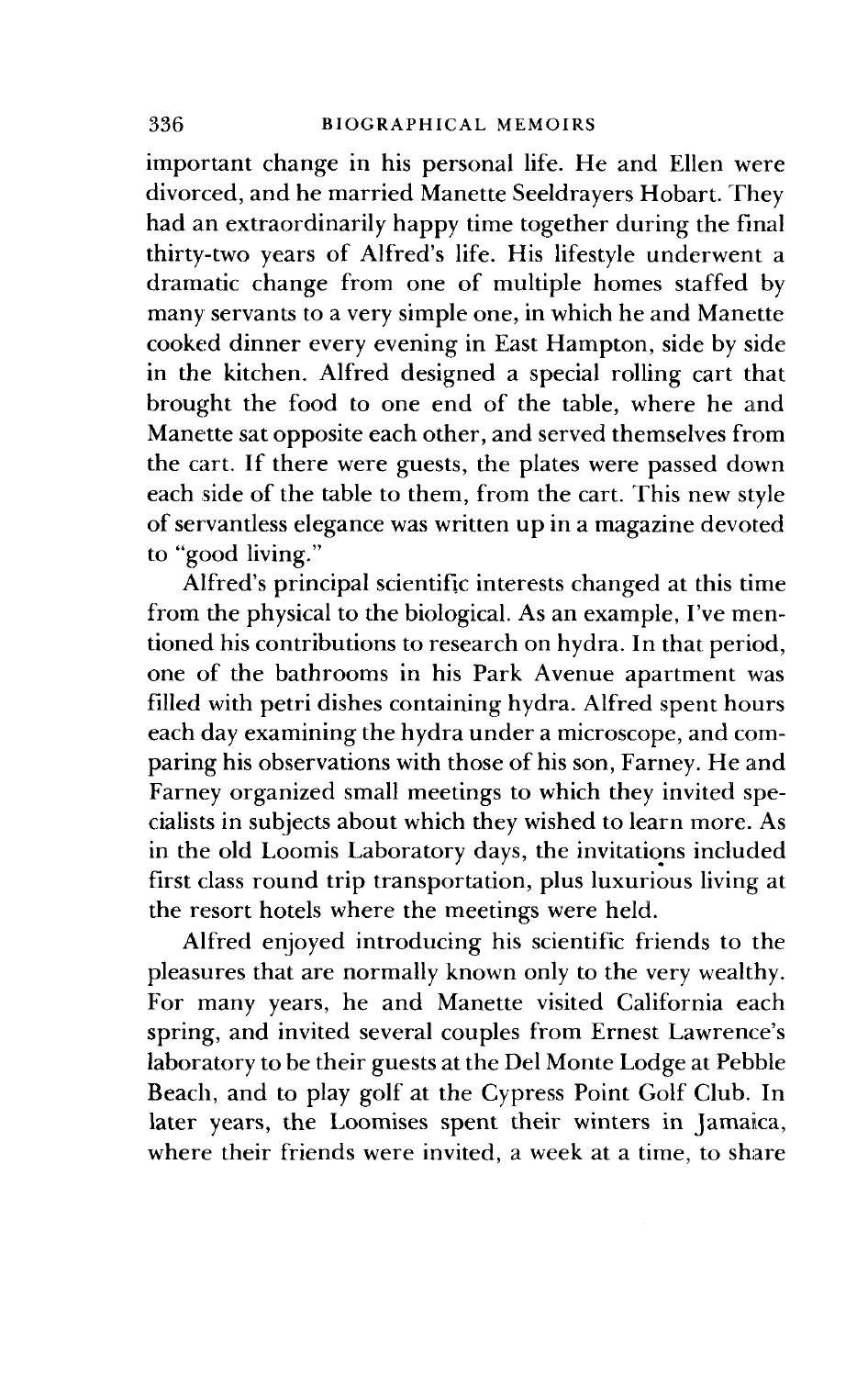with their hosts the sun, the beach, and good food and good conversation. As often happens with men as they grow older, Alfred's circle of closest friends shrank to those he called "my other sons." I was fortunate to be included, along with John S. Foster, Jr., Walter O. Roberts, Ronald Christie, and Julius A. Stratton. Had Ernest Lawrence and Rowan Gaither outlived Alfred, they would have continued to visit the Loomises each winter in Jamaica, as members of the "other sons."

I can think of no better way to end this biographical memoir than by quoting the last paragraph of my *Physics Today* obituary:

For those of us who were fortunate to know him well, he will be remembered as a warm and wise friend, always interested in learning new things. I was his guest for three days in May of this year, and what he most wanted to learn from me concerned programming tricks for the Hewlett-Packard model 65 hand-held computer that was his constant companion. I think it most fitting that my last visual memories of this renaissance man, whose life encompassed and contributed much to the electronic age, should have him operating a hand-held electronic computer containing tens of thousands of transistors.\*

\*Luis W. Alvarez, "Alfred L. Loomis" (obituary), *Physics Today,* 28(11):84-87.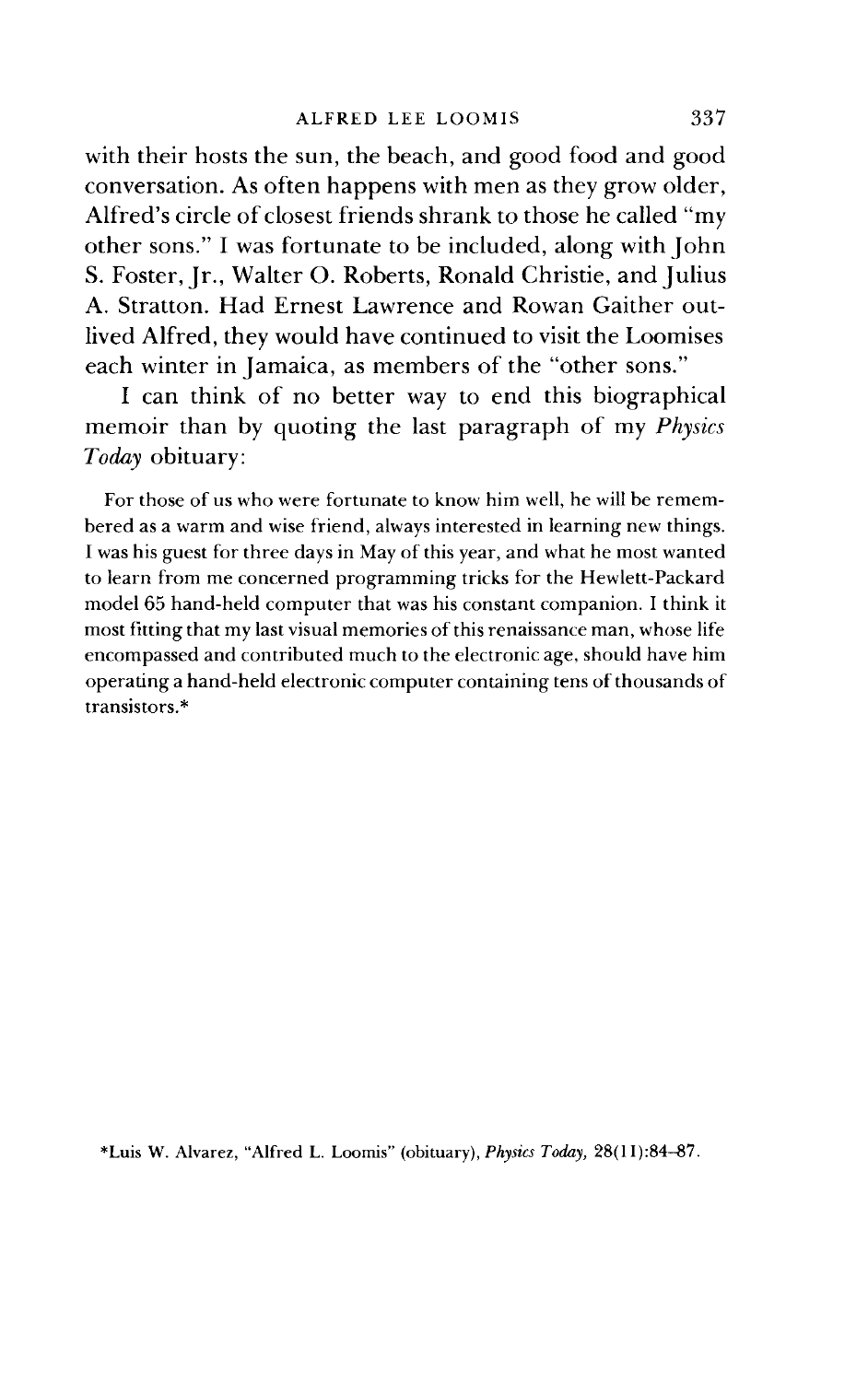## 338 BIOGRAPHICAL MEMOIRS

### HONORS AND DISTINCTIONS

#### HONORARY DEGREES

D.Sc, Wesleyan University, 1932 M.Sc, Yale University, 1933 LL.D., University of California, 1941

### AWARDS AND MEDALS

Wetherhill Medal of Franklin Institute, 1934 Medal for Merit, 1948 His Majesty's Medal for Service in the Cause of Freedom, 1948

#### BOARDS OF TRUSTEES

Massachusetts Institute of Technology (Life Member) Carnegie Institution of Washington Rand Corporation Research Corporation New York Hospital

#### SCIENTIFIC SOCIETIES

National Academy of Sciences American Philosophical Society American Physical Society American Chemical Society American Association for the Advancement of Science American Astronomical Society Audio Engineering Society Institute of Electrical and Electronic Engineers Royal Astronomical Society

## ADMINISTRATIVE POSTS

Chief, National Defense Research Committee, Division 14 (Radar) Director, Loomis Laboratories President, Loomis Institute for Scientific Research Vice President, Bonbright and Company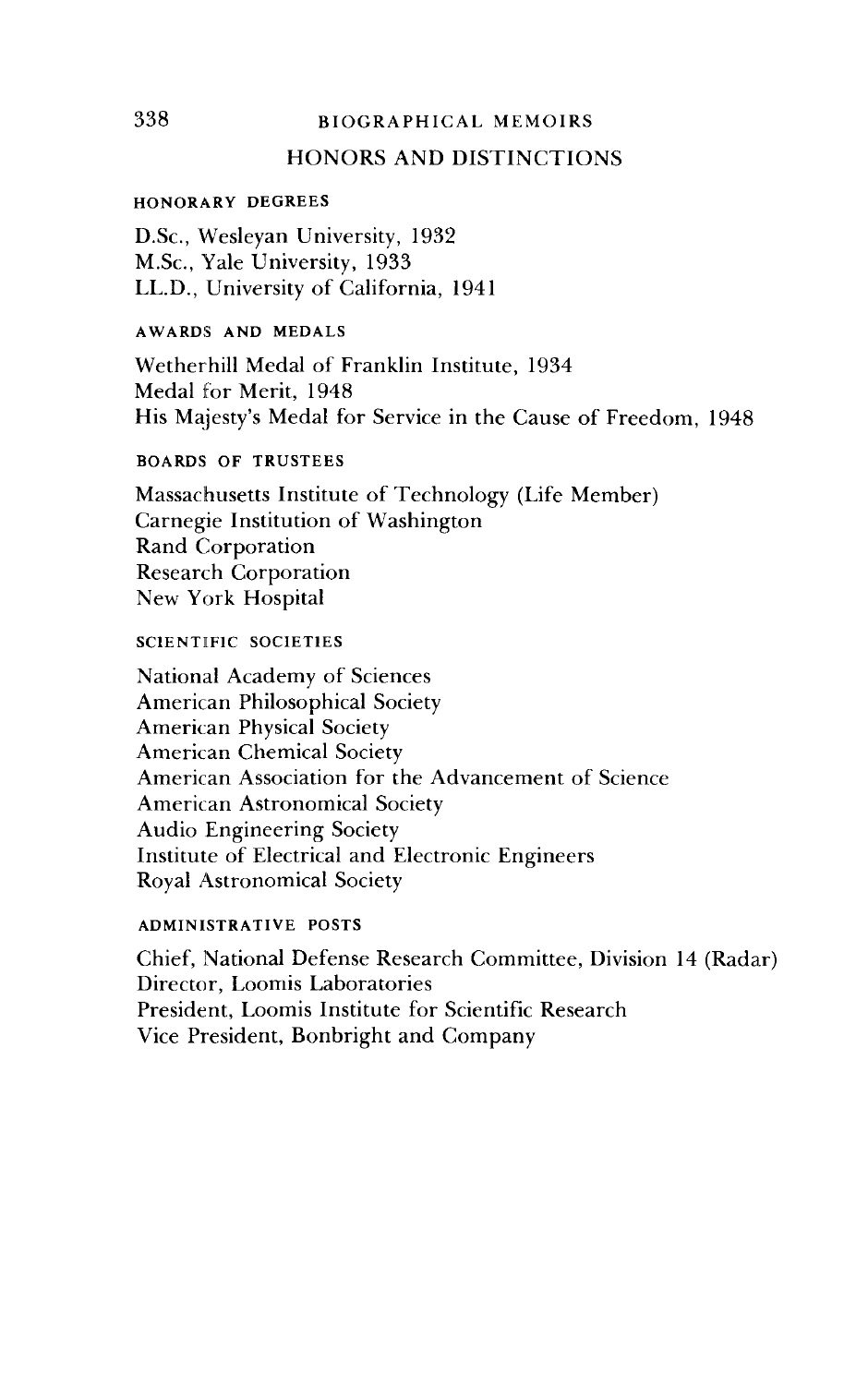### BIBLIOGRAPHY

#### 1921

## With Paul E. Klopsteg, Paul G. Agnew, and Winfield H. Stannard. Chronographs. U.S. Patent No. 1,376,890, issued May 3.

#### 1927

- With R. W. Wood. The physical and biological effects of highfrequency sound-waves of great intensity. Philos. Mag., 4: 417-36.
- With William T. Richards. The chemical effects of high frequency sound waves. I. A preliminary survey. J. Am. Chem. Soc., 49: 3086-3100.
- With J. C. Hubbard. The velocity of sound in liquids at high frequencies by the sonic interferometer. Philos. Mag., 5:1177-90.

### 1928

- With J. C. Hubbard. A sonic interferometer for measuring compressional velocities in liquids: a precision method. J. Opt. Soc. Am. Rev. Sci. Instrum., 17:295-307.
- With E. Newton Harvey and Ethel Browne Harvey. Further observations on the effect of high frequency sound waves on living matter. Biol. Bull., 55:459-69.

#### 1929

- With Robert Williams Wood. Methods and apparatus for forming emulsions and the like. U.S. Patent No. 1,734,975, issued November 12.
- With William T. Richards. Dielectric loss in electrolyte solutions in high frequency fields. Proc. Natl. Acad. Sci. USA, 15:587-93.
- With E. Newton Harvey. The destruction of luminous bacteria by high frequency sound waves. J. Bacteriol., 17:373-76.
- With Ronald V. Christie. The relation of frequency to the physiological effects of ultra-high frequency currents. J. Exp. Med., 49:303-21.
- With E. Newton Harvey. A chronograph for recording rhythmic processes, together with a study of the accuracy of the turtle's heart. Science, 70:559-60.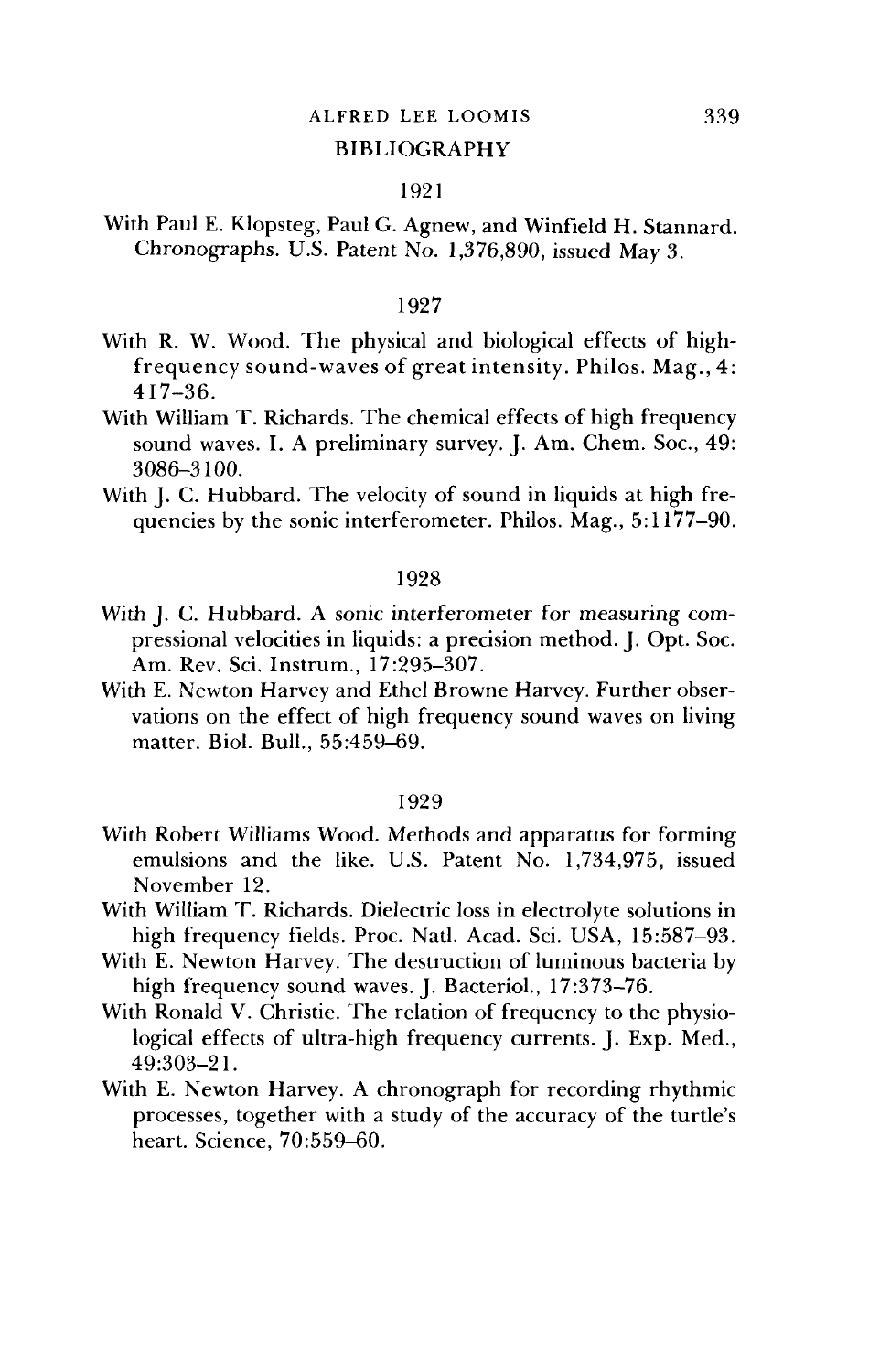#### 1930

- With E. Newton Harvey and C. MacRae. The intrinsic rhythm of the turtle's heart studied with a new type of chronograph, together with the effects of some drugs and hormones. I. Gen. Physiol., 14:105-15.
- With E. Newton Harvey. A microscope-centrifuge. Science, 72:  $49 - 44$

#### 1931

- The precise measurement of time. Mon. Not. R. Astron. Soc, 140:569-75.
- With E. Newton Harvey. High speed photomicrography of living cells subjected to supersonic vibrations. J. Gen. Physiol., 15:147-53.

#### 1932

- With W. A. Marrison. Modern developments in precision clocks. Bell Teleph. Syst. Tech. Publ., B 656:1-29.
- With G. B. Kistiakowsky. A large grating spectrograph. Rev. Sci. Instrum., 3:201-5.
- With Ronald V. Christie. The pressure of aqueous vapour in the alveolar air. J. Physiol.,  $77:\overline{3}5-48$ .

#### 1933

- With E. Newton Harvey. Microscope-centrifuge. U.S. Patent No. 1,907,803, issued May 9.
- With H. T. Stetson. An apparent lunar effect in time determinations at Greenwich and Washington. Mon. Not. R. Astron. Soc., 93:444-48.

#### 1935

- With E. Newton Harvey and Garret Hobart. Potential rhythms of the cerebral cortex during sleep. Science, 81:597-98.
- With E. Newton Harvey and Garret Hobart. Further observations on the potential rhythms of the cerebral cortex during sleep. Science, 82:198-200.

#### 1936

With E. Newton Harvey and Garret Hobart. Brain potentials during hypnosis. Science, 83:239-41.